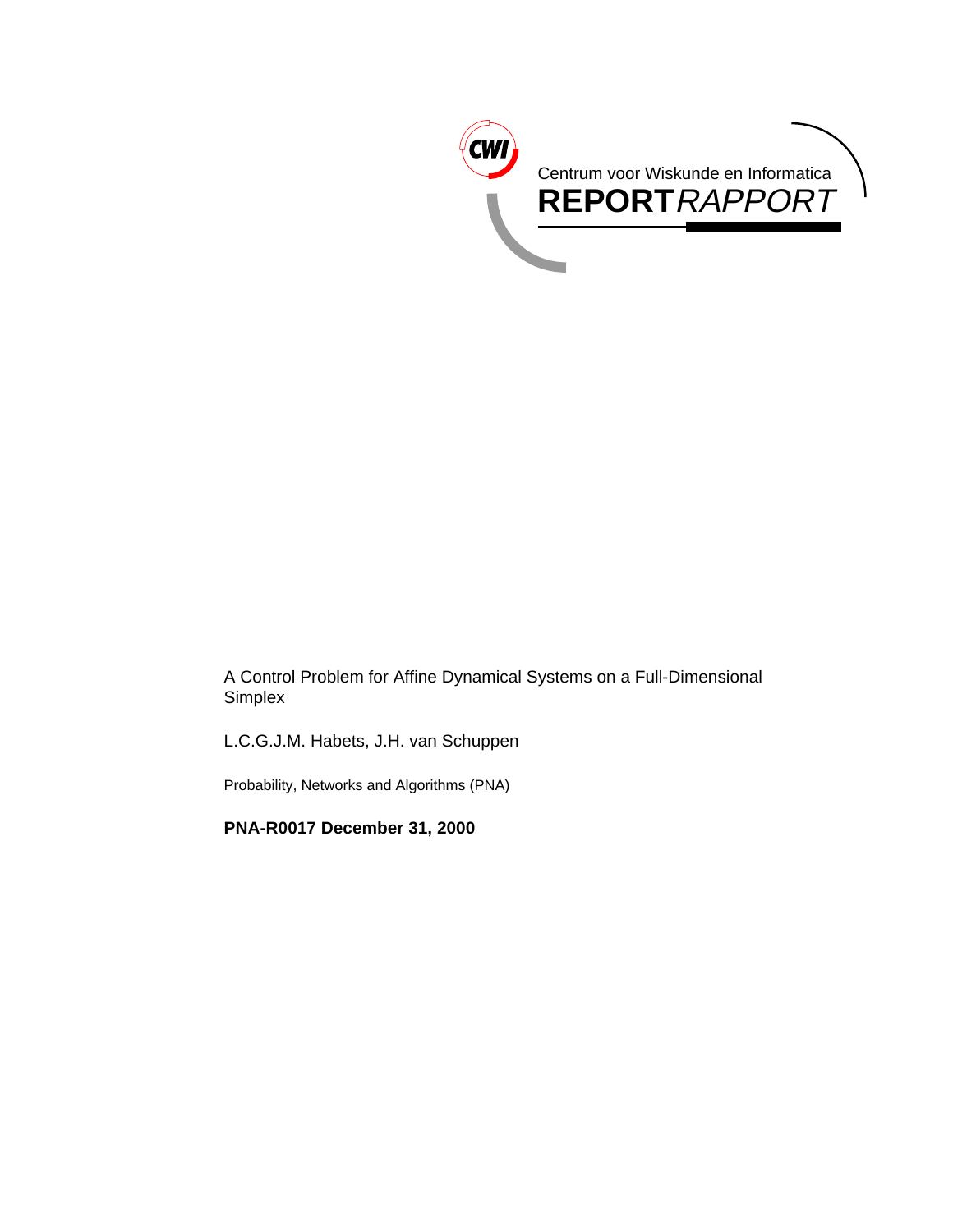Report PNA-R0017 ISSN 1386-3711

CWI P.O. Box 94079 1090 GB Amsterdam The Netherlands

CWI is the National Research Institute for Mathematics and Computer Science. CWI is part of the Stichting Mathematisch Centrum (SMC), the Dutch foundation for promotion of mathematics and computer science and their applications.

SMC is sponsored by the Netherlands Organization for Scientific Research (NWO). CWI is a member of ERCIM, the European Research Consortium for Informatics and Mathematics.

Copyright © Stichting Mathematisch Centrum P.O. Box 94079, 1090 GB Amsterdam (NL) Kruislaan 413, 1098 SJ Amsterdam (NL) Telephone +31 20 592 9333 Telefax +31 20 592 4199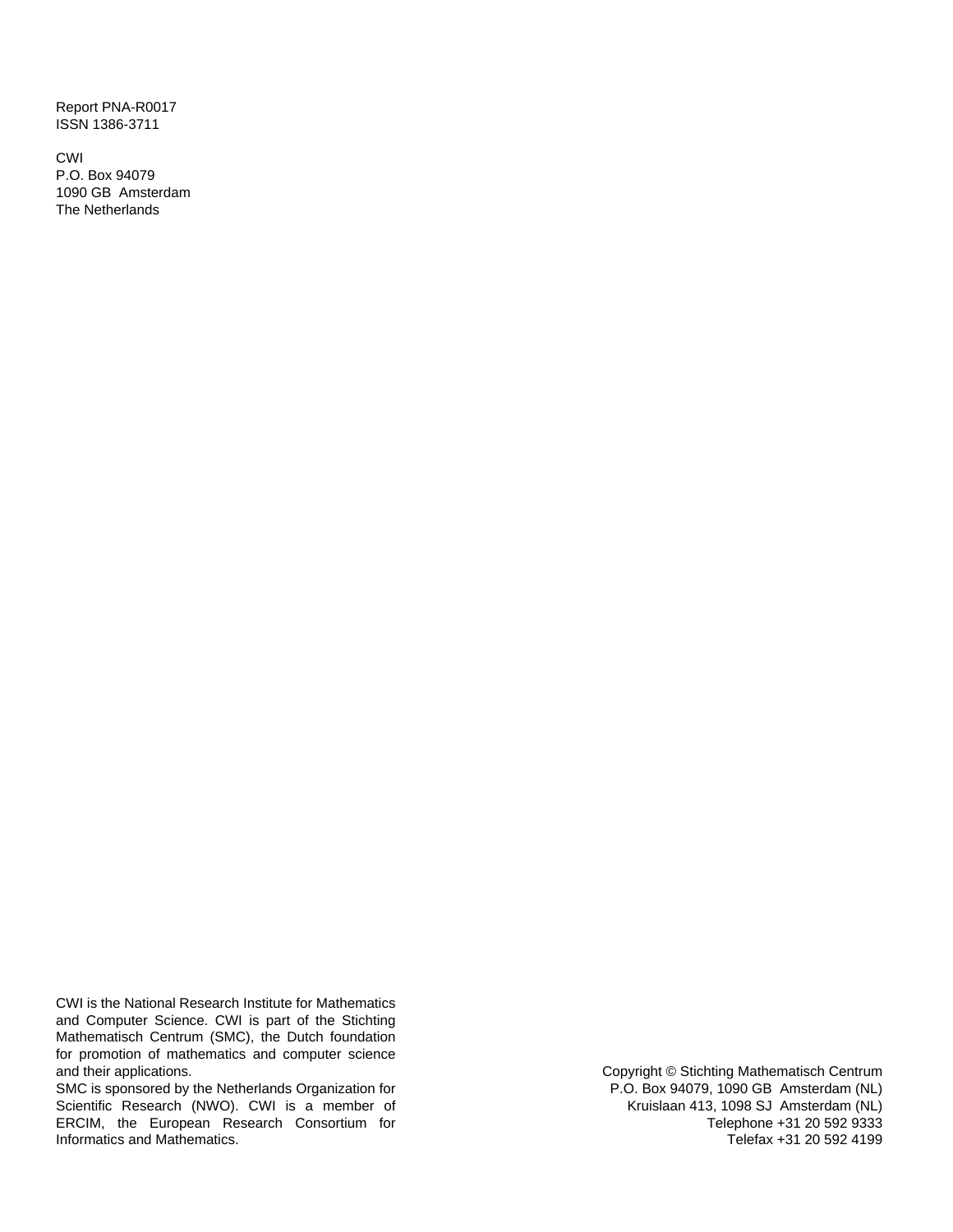# A Control Problem for Affine Dynamical Systems on a Full-Dimensional Simplex

#### L.C.G.J.M. Habets and J.H. van Schuppen

CWI — Centrum voor Wiskunde en Informatica P.O. Box 94079, NL - 1090 GB Amsterdam, The Netherlands

Eindhoven University of Technology, Department of Mathematics and Computing Science P.O. Box 513, NL - 5600 MB Eindhoven, The Netherlands

Given an affine system on a simplex, the problem of reaching a particular facet of the simplex, using affine state feedback is studied. Necessary and sufficient conditions for the existence of a solution are derived in terms of linear inequalities on the input vectors at the vertices of the simplex. If these conditions are met, a constructive procedure yields an affine feedback control law, that solves this reachability problem.

2000 Mathematics Subject Classification: 93C05, 93C15, 93B05.

Keywords and Phrases: Piecewise-linear hybrid system, polyhedral set, simplex, facet, reachability, control law.

Note: Research is supported in part by the Project Verification of Hybrid Systems (VHS, Esprit project 26270) of the European Commission.

#### **1 Introduction**

The purpose of this paper is to present a result on reachability of a facet for an affine dynamical system on a full-dimensional simplex. This problem is motivated by the control of piecewise-linear hybrid systems.

Control of engineering systems is often carried out by computers. This implementation induces an interaction between the discrete dynamics of a computer program on the one hand, and the continuous dynamics of an engineering system on the other. Research in hybrid systems aims at the modeling of this interaction, and the development of systems and control theory for this class of systems. An overview of some of the current research in this area can be found in the conference proceedings [10, 15].

In [12, 13, 14], E.D. Sontag has introduced the class of piecewise-linear hybrid systems. A system of this class consists of an automaton and, for each discrete state, of an affine system on a polyhedral set. A simple case of a polyhedral set is a simplex, the *n*-dimensional generalization of the triangle in  $\mathbb{R}^2$ . The class of piecewise-linear hybrid systems has been analyzed by several authors, see e.g. [2, 3]. Also the reachability of general hybrid systems has received considerable interest, see e.g. [1, 8, 9]. A particular approach to the reachability problem was developed by the second co-author in [16]. In case of piecewise-linear hybrid systems, this method requires the solution of a reachability problem of an affine system, by steering the state to a particular facet of a polyhedral set. The latter problem is treated in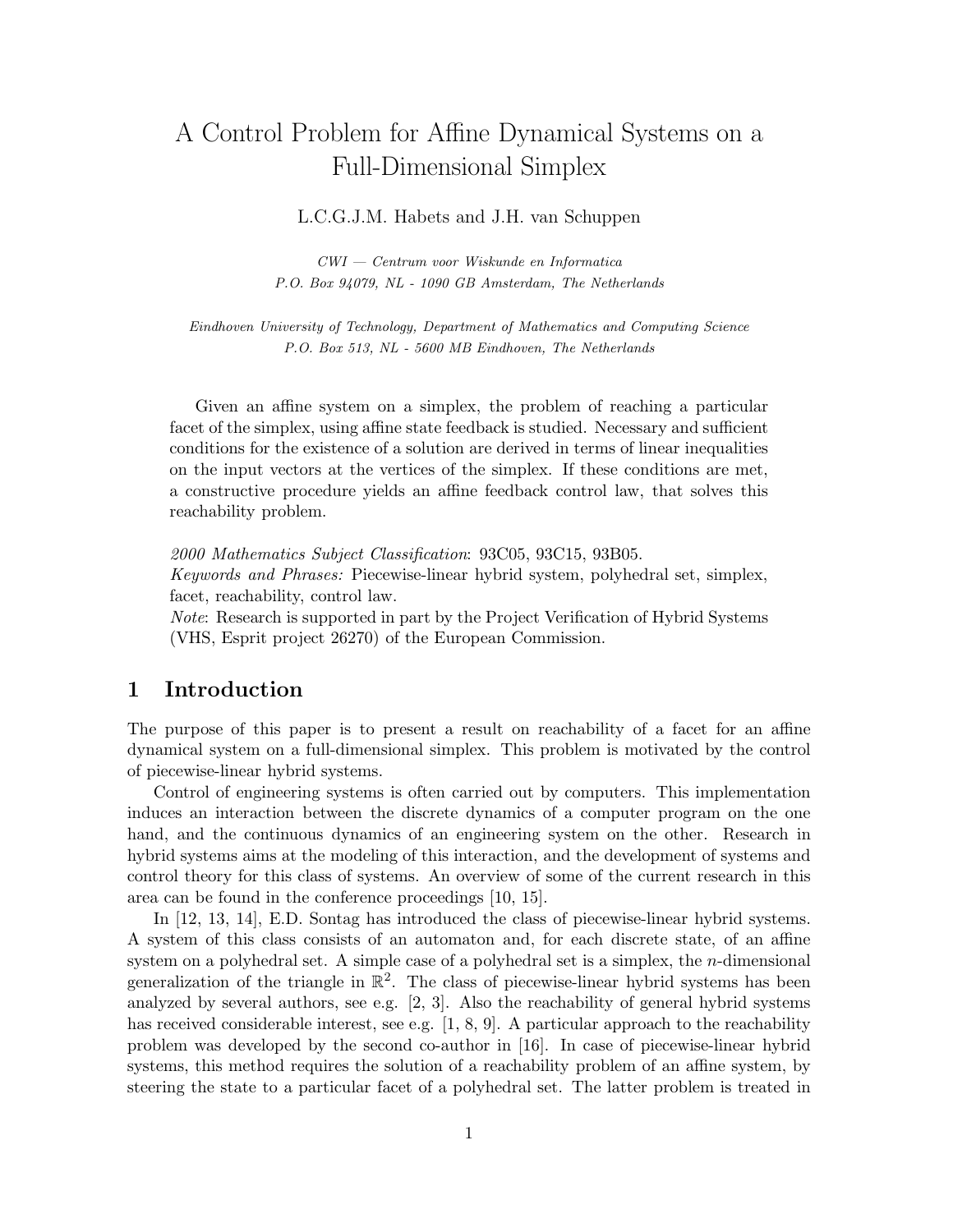this paper, under the additional assumption that the polyhedral set under consideration is a simplex.

Given an affine system on a full-dimensional simplex, the main problem can be formulated as follows: determine necessary and sufficient conditions for the existence of an affine control law such that, independent of the initial state, all state-trajectories of the closed-loop system reach a particular facet of the simplex in finite time. In the solution of this problem, convexity arguments play an important role. The necessary condition may be derived for affine systems on arbitrary polytopes, using continuous (i.e. not necessarily affine) feedback, and consists of a set of linear inequalities for the input vectors at the vertices of the polytope. The sufficient condition for an affine system on a simplex using affine state feedback is based on an analysis of the dynamics of the corresponding closed-loop system. The necessary and sufficient conditions are identical in case of a simplex. For general polytopes the situation is more complicated; this problem will be treated in a future paper.

Once the linear inequalities on the input vectors at the vertices of the simplex are obtained, existing algorithms may be used to check the existence of a solution. For this purpose, computer programs have been developed, for example in the research groups of Verimag (N. Halbwachs, B. Jeannet) and of IRISA (D.K. Wilde), see [7, 18]. The final step is the computation of the affine control law. For this problem, a simple procedure is provided.

In the literature there are several publications on the invariance of linear systems on polyhedral sets, see [5, 17] and on invariance of piecewise-linear hybrid systems, see [4]. The problem treated in this paper differs from that of those references in that the trajectories of the system concerned need to reach a particular facet in finite time, hence the system is not invariant, and in that the conditions are more explicit than those in the literature.

The paper is organized as follows. The next section contains the problem formulation and terminology on polyhedral sets and simplices. Necessary conditions for existence of a continuous feedback law realizing the control objective are stated in Section 3. A sufficient condition for existence of an affine feedback meeting the control objective is stated in Section 4. In Section 5 computational issues for the control laws are discussed. Concluding remarks are stated in Section 6. Appendix A provides several technical results on simplices.

#### **2 Problem formulation**

Let  $N \in \mathbb{N}$ , and consider the N-dimensional space  $\mathbb{R}^N$ . Let  $v_1, \ldots, v_{N+1}$  be  $N+1$  affinely independent points in  $\mathbb{R}^N$ , which means that there exists no hyperplane of  $\mathbb{R}^N$ , containing all these  $N + 1$  points. The full-dimensional simplex  $S_N$  is defined as the convex hull of  $v_1,\ldots,v_{N+1}$ . The points  $v_1,\ldots,v_{N+1}$  are called the vertices of  $S_N$ .

For every  $i \in \{1, \ldots, N+1\}$ , the convex hull of the points  $\{v_1, \ldots, v_{N+1}\}\backslash \{v_i\}$  is a facet of  $S_N$ , that will be denoted by  $F_i$ . Let  $n_i$  be the normal vector of the corresponding hyperplane. By convention,  $n_i$  points outward of the simplex  $S_N$ , and  $||n_i|| = 1$ . There exists an  $\alpha_i \in \mathbb{R}$ such that the hyperplane containing the points  $\{v_1, \ldots, v_{N+1}\}\$  (and thus the facet  $F_i$ ) is described by

$$
\{x \in \mathbb{R}^N \mid n_i^T x = \alpha_i\}.
$$

This indicates that the simplex  $S_N$  is located inside the half-space  $\{x \in \mathbb{R}^N \mid n_i^T x \leq \alpha_i\}.$ Since the same observation holds for every  $i \in \{1, \ldots, N+1\}$ , we obtain the following *implicit* description of the simplex  $S_N$ :

$$
S_N = \{x \in \mathbb{R}^N \mid \forall i = 1, \dots, N+1 : n_i^T x \le \alpha_i\}.
$$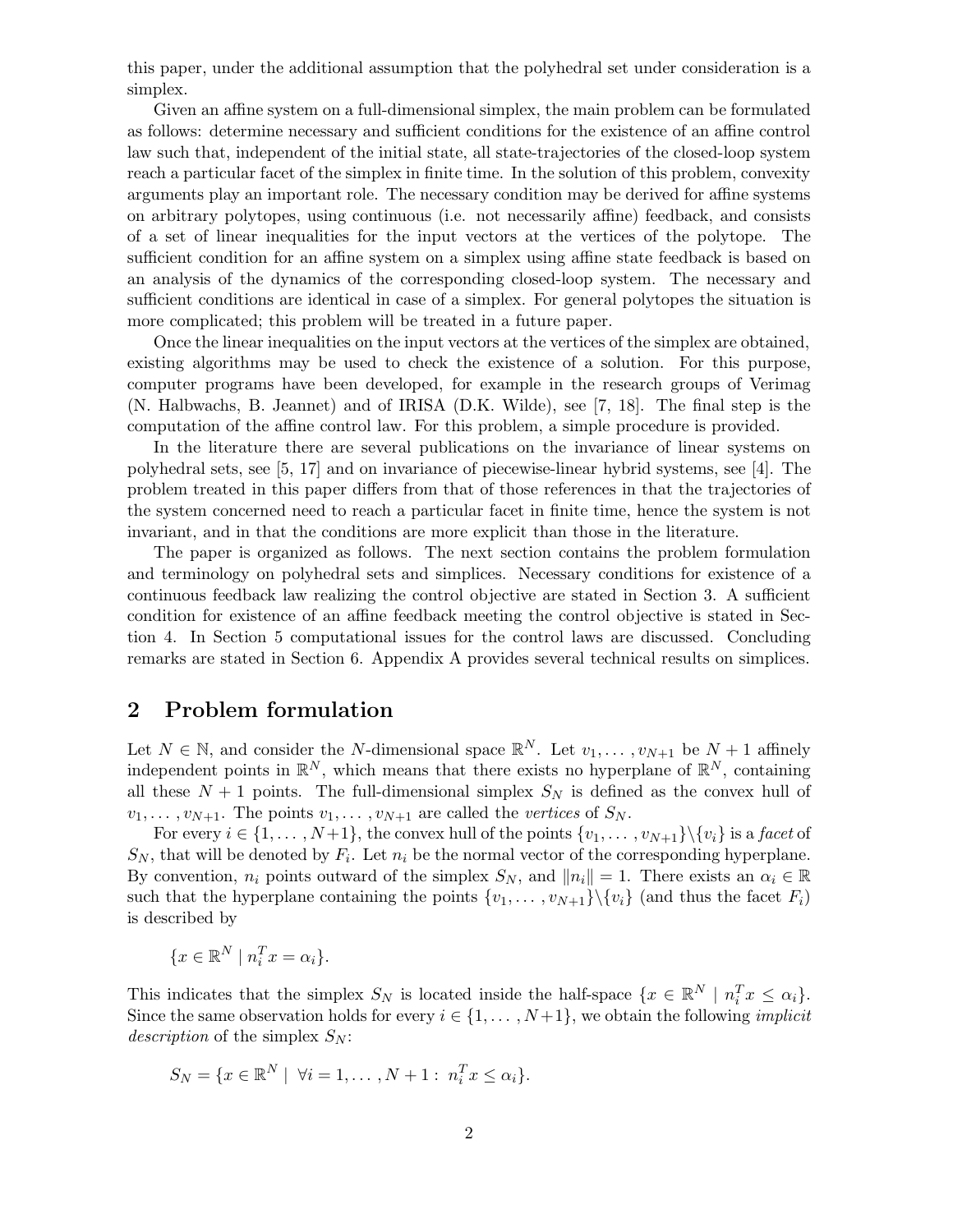Some technical results needed in this paper regarding the sets of vertices and normal vectors of a full-dimensional simplex are collected in Appendix A.

On the full-dimensional simplex  $S_N$ , we consider an affine control system

$$
\dot{x} = Ax + Bu + a, \qquad x(0) = x_0,\tag{1}
$$

with  $A \in \mathbb{R}^{N \times N}$ ,  $B \in \mathbb{R}^{N \times m}$ , and  $a \in \mathbb{R}^N$ . So, on every time instant  $t \in T$ , the state  $x \in \mathbb{R}^N$ is assumed to be contained in the simplex  $S_N$ . Also the input u is assumed to take values in a polyhedral set  $U \subset \mathbb{R}^m$  only. Note that the affine differential equation (1) only remains valid, as long as the state x is contained in the simplex  $S_N$ . In a hybrid system, as soon as the state-trajectory reaches one of the facets of  $S_N$ , a discrete event occurs, together with a resetting of the state x. In general the state x will leave the simplex  $S_N$ , and proceed to a different simplex, where it is ruled by a different type of affine dynamics. In this paper, we consider the control problem of steering the state of system (1) in finite time to one particular facet of the simplex  $S_N$ .

**Problem 2.1** For any initial state  $x_0 \in S_N$ , find a time-instant  $T_0 \geq 0$  and an input function  $u:[0,T_0] \longrightarrow U$ , such that

- (i)  $\forall t \in [0, T_0] : x(t) \in S_N$ ,
- (ii)  $x(T_0) \in F_1$ , where  $F_1$  is the facet of the simplex  $S_N$ , not containing the vertex  $v_1$ ,
- (iii)  $n_1^T \dot{x}(T_0) > 0$ , i.e. the velocity vector  $\dot{x}(T_0)$  at the point  $x(T_0) \in F_1$  has a positive component in the direction of  $n_1$ . This implies that in the point  $x(T_0)$ , the velocity vector  $\dot{x}(T_0)$  points out of the simplex  $S_N$ .

Furthermore, if possible this input function  $u$  should be realized by the application of an affine feedback law

$$
u(t) = Fx(t) + g,\tag{2}
$$

with  $F \in \mathbb{R}^{m \times N}$  and  $q \in \mathbb{R}^m$ , that is independent of the initial state  $x_0$ .

Note that in Problem 2.1 the choice of the exit facet  $F_1$  is completely arbitrary. Without loss of generality the facet  $F_1$  may be replaced by any other facet of  $S_N$ .

After application of the feedback law  $(2)$  to system  $(1)$  we obtain the closed-loop system

$$
\dot{x} = (A + BF)x + (a + Bg), \qquad x(0) = x_0,\tag{3}
$$

hence the system dynamics remain affine after application of this feedback. This type of autonomous affine systems exhibits interesting convexity properties, for which it does not make any difference whether the state x is restricted to the simplex  $S_N$ , or the whole space  $\mathbb{R}^N$  is considered.

**Lemma 2.2** Consider the autonomous affine system in  $\mathbb{R}^N$ , given by  $\dot{x} = Ax + a$ , and let  $p_1, p_2$  be two points in  $\mathbb{R}^N$ , and let  $n \in \mathbb{R}^N$  be a nonzero vector in  $\mathbb{R}^N$ . If  $n^T\dot{x}|_{p_1} =$  $n^T(Ap_1+a) < 0$  and  $n^T\dot{x}|_{p_2}=n^T(Ap_2+a) < 0$ , then for any  $\lambda \in (0,1)$  also  $n^T\dot{x}|_{\lambda p_1+(1-\lambda)p_2} =$  $n^T (A(\lambda p_1 + (1 - \lambda)p_2) + a) < 0.$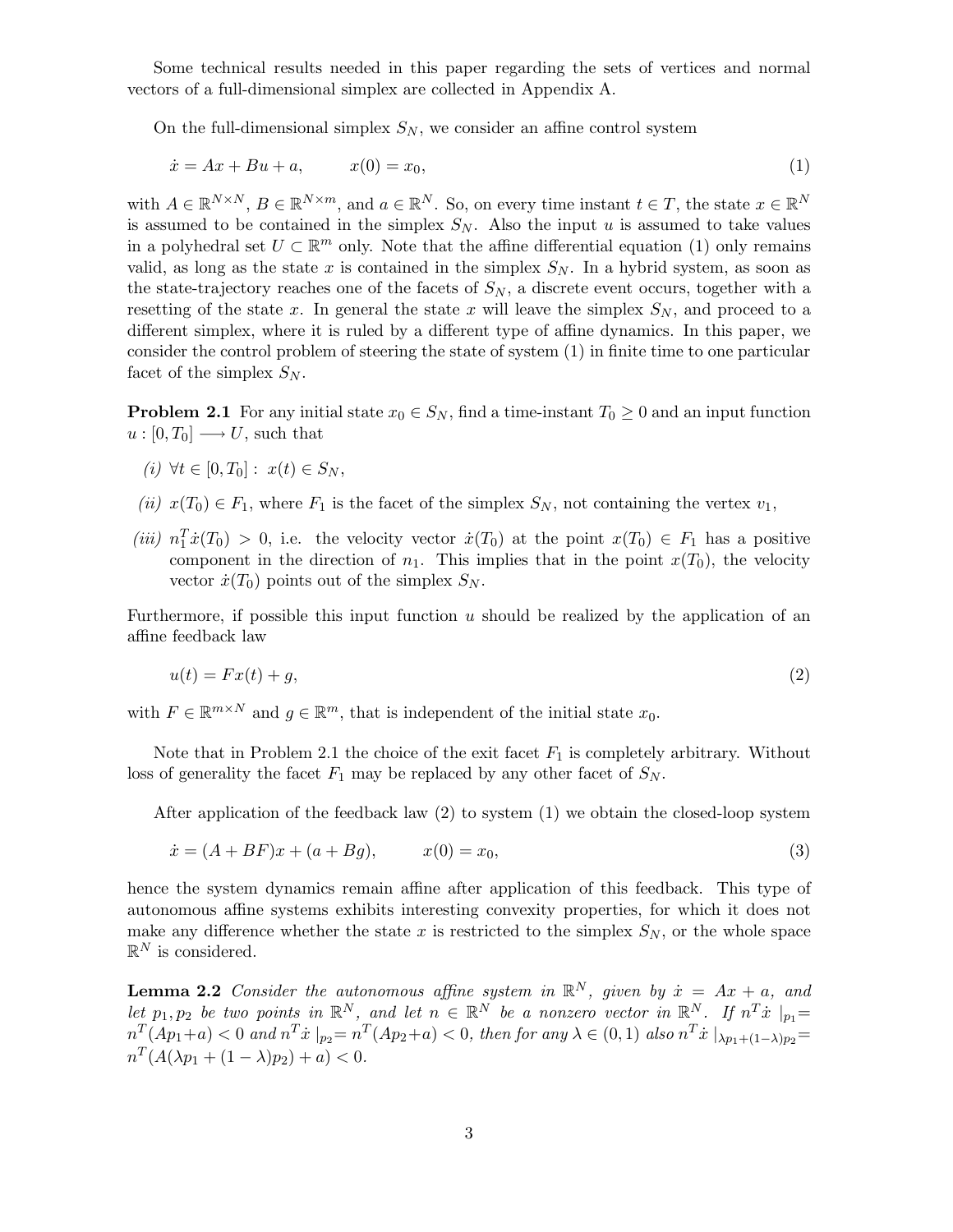Proof: 
$$
n^T \dot{x} |_{\lambda p_1 + (1-\lambda)p_2} = n^T (A(\lambda p_1 + (1-\lambda)p_2) + a) = \lambda n^T (A p_1 + a) + (1-\lambda) n^T (A p_2 + a) < 0.
$$

Of course the result of Lemma 2.2 still holds if all ' $\lt'$  signs are replaced by ' $\leq'$ , ' $>'$ , or ' $\geq'$ ' signs. The lemma indicates that if in two points  $p_1, p_2 \in \mathbb{R}^N$  the vector field of the velocity of an autonomous affine system points into the same direction w.r.t. a normal vector  $n$ , then in all points on the straight line, joining  $p_1$  and  $p_2$ , the velocity vector field points into the same direction. In this paper, this simple observation will play a crucial role in the solution of Control Problem 2.1.

#### **3 Necessary conditions for feedback control to a facet**

In this section we will show how the convexity result of Lemma 2.2 may be used to obtain necessary conditions for the solution of Problem 2.1, by restricting our attention to the determination of a suitable control input at the vertices  $v_1, \ldots, v_{N+1}$  of the simplex  $S_N$ .

First, we consider one of the facets of the simplex  $S_N$ , with  $v_1$  as one of its vertices, say the facet  $F_i$   $(i = 2, ..., N + 1)$ , defined as the convex hull of  $\{v_1, ..., v_{N+1}\}\$ , with normal vector  $n_i$ . The state variable x is not allowed to leave the simplex  $S_N$  through this facet. This can only be the case if in every point of this facet the vector field of the velocity of x does not point out of the simplex  $S_N$ . So, in every point of  $p \in F_i$  there should exist a  $u \in U$ , such that  $n_i^T(Ap + Bu + a) \leq 0$ . However, due to convexity it suffices to check this condition at the vertices of  $F_i$  only.

**Lemma 3.1** Let  $i \in \{2, ..., N+1\}$ . For any point  $p \in F_i$  there exists an input  $u \in U$  such that

$$
n_i^T(Ap + Bu + a) \le 0,\t\t(4)
$$

if and only if there exist  $u_1, \ldots, u_{i-1}, u_{i+1}, \ldots, u_{N+1} \in U$ , such that for all  $j \in \{1, \ldots, N +$  $1\}\backslash \{i\}.$ 

$$
n_i^T(Av_j + Bu_j + a) \le 0. \tag{5}
$$

**Proof:** Necessity of condition (5) is obvious because all vertices  $v_1, \ldots, v_{i-1}, v_{i+1}, \ldots, v_{N+1}$ are points in  $F_i$ . To prove sufficiency, take  $\lambda_1, \ldots, \lambda_{i-1}, \lambda_{i+1}, \ldots, \lambda_{N+1} \in [0,1]$  such that  $\sum_{j\neq i}\lambda_j=1$  and  $\sum_{j\neq i}\lambda_jv_j=p$ . Choose  $u=\sum_{j\neq i}\lambda_ju_j$ ; then  $u\in U$  because U is a polyhedral set. Furthermore,  $n_i^T(Ap + Bu + a) = n_i^T \sum_{i \neq j} \lambda_j (Av_j + Bu_j + a) = \sum_{i \neq j} \lambda_j n_i^T (Av_j + a)$  $Bu_j + a) \leq 0.$ Е

Note that Lemma 3.1 still holds if in (4) and (5) the ' $\leq$ ' signs are replaced by ' $\lt$ ' signs. Next we consider the exit facet  $F_1$ . For this facet, the direction of the vector field is not

completely determined by the description of Problem 2.1. It might be possible to solve this problem by steering the state into the simplex  $S_N$  at one part of the facet  $F_1$ , and out of the simplex  $S_N$  at another part. In this paper we want to avoid this situation by a slight modification of the problem description.

**Problem 3.2** Consider the same problem as described in Problem 2.1, and add the additional constraint that

(iv)  $T_0 \geq 0$  is the smallest time-instant in the interval  $[0, T_0]$  for which the state x reaches the exit facet  $F_1$ , i.e.  $T_0 = \min\{t \mid t \geq 0 \text{ and } x(t) \in F_1\}.$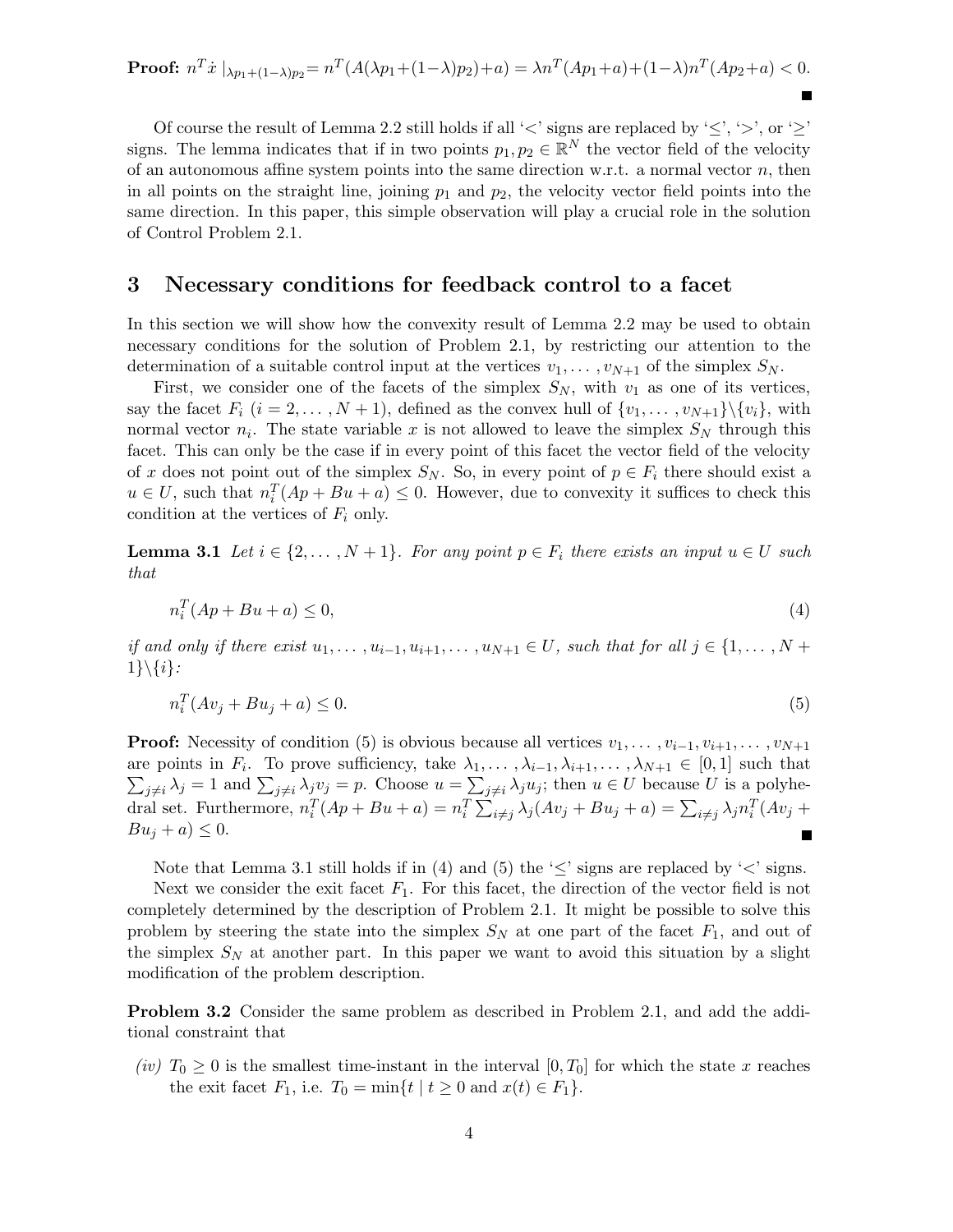In combination with condition *(iii)*, condition *(iv)* implies that in any point of the facet  $F_1$  the input  $u \in U$  should be chosen in such a way that the vector field of the velocity of x has a positive component in the  $n_1$ -direction, so is pointing out of the simplex  $S_N$ . Using the same arguments as in Lemma 3.1, it suffices to verify this condition at the vertices of  $F_1$ only.

**Lemma 3.3** For any point  $p \in F_1$  there exists an input  $u \in U$  such that

$$
n_1^T(Ap + Bu + a) > 0,
$$

if and only if there exist  $u_2,\ldots,u_{N+1}\in U$ , such that for all  $j\in\{2,\ldots,N+1\}$ :

$$
n_1^T(Av_j + Bu_j + a) > 0.
$$
\n(6)

In Lemmas 3.1 and 3.3 conditions were derived on the existence of a set of inputs, that guarantee that the vector field of the velocity of x can be put in the right direction at the boundaries of the simplex  $S_N$ . Note that for every single facet  $F_i$   $(i = 1, \ldots, N+1)$  this gives a different set of conditions on the inputs  $u_j$  ( $j \neq i$ ) at the vertices  $v_1, \ldots, v_{i-1}, v_{i+1}, \ldots, v_{N+1}$ of  $F_i$ . So, for solving Problem 3.2 it seems sufficient that for every facet  $F_i$  a different Ntuple of inputs  $u_j \in U$  ( $j \neq i$ ) is found, satisfying the inequalities (5) and (6), respectively. However, as soon as we apply state feedback, the input at every vertex of  $S_N$  is fixed, and inequalities (5) and (6) have to be solved simultaneously. This leads to the following set of necessary conditions for the existence of a closed-loop solution to Problem 3.2.

**Proposition 3.4** Consider the affine dynamical system  $\dot{x}(t) = Ax(t) + Bu(t) + a$ , with  $x \in S_N$  and  $u \in U$ . Assume that there exists a continuous function  $f : S_N \longrightarrow U$ , such that the state feedback control law  $u(t) = f(x(t))$  solves Problem 3.2, i.e. irrespective of the initial state  $x_0 \in S_N$ , the closed-loop system

$$
\dot{x} = Ax + Bf(x) + a,
$$
  $x(0) = x_0,$ 

has a solution x, satisfying the conditions  $(i)$ — $(iv)$  of Problems 2.1 and 3.2. Then there exist  $u_1, \ldots, u_{N+1} \in U$  such that

- (1)  $n_1^T(Av_j + Bu_j + a) > 0$  for  $j = 2, ..., N + 1$ ,
- (2)  $n_i^T(Av_1 + Bu_1 + a) \leq 0$  for  $i = 2, ..., N + 1$ , and there exists an  $i \in \{2, ..., N + 1\}$ such that  $n_i^T(Av_1 + Bu_1 + a) < 0$ ,
- (3)  $n_i^T(Av_j + Bu_j + a) \le 0$  for all  $i, j = 2, ..., N + 1$  with  $i \ne j$ .

**Proof:** Suppose that the continuous function  $f : S_N \longrightarrow U$  generates a feedback law  $u(t) =$  $f(x(t))$ , that solves Control Problem 3.2. We show that the inputs  $u_j = f(v_j)$   $(j = 1, \ldots, N +$ 1) satisfy (1), (2), and (3).

(1): For every  $j \in \{2,\ldots,N+1\}$ ,  $v_j \in F_1$ . So, as soon as the vertex  $v_j$  is reached, the state trajectory should leave the simplex  $S_N$  with a positive velocity in the  $n_1$ -direction. This implies that  $n_1^T(Av_j + Bf(v_j) + a) > 0$ , so by the definition of  $u_j$ :  $n_1^T(Av_j + Bu_j + a) > 0$ for  $j = 2, ..., N + 1$ .

(2): Consider the closed-loop system  $\dot{x}(t) = Ax(t) + Bf(x(t)) + a$ , with initial value  $x(0) = v_1$ . The corresponding solution x can only leave the simplex  $S_N$  through the facet  $F_1$ . So in  $v_1$ , the velocity vector does not point out of the simplex  $S_N$ . Therefore  $n_i^T (Av_1 + Bu_1 +$  $a) = n_i^T (Av_1 + Bf(v_1) + a) \le 0$  for  $i = 2, ..., N + 1$ . Furthermore, if  $n_i^T (Av_1 + Bu_1 + a) = 0$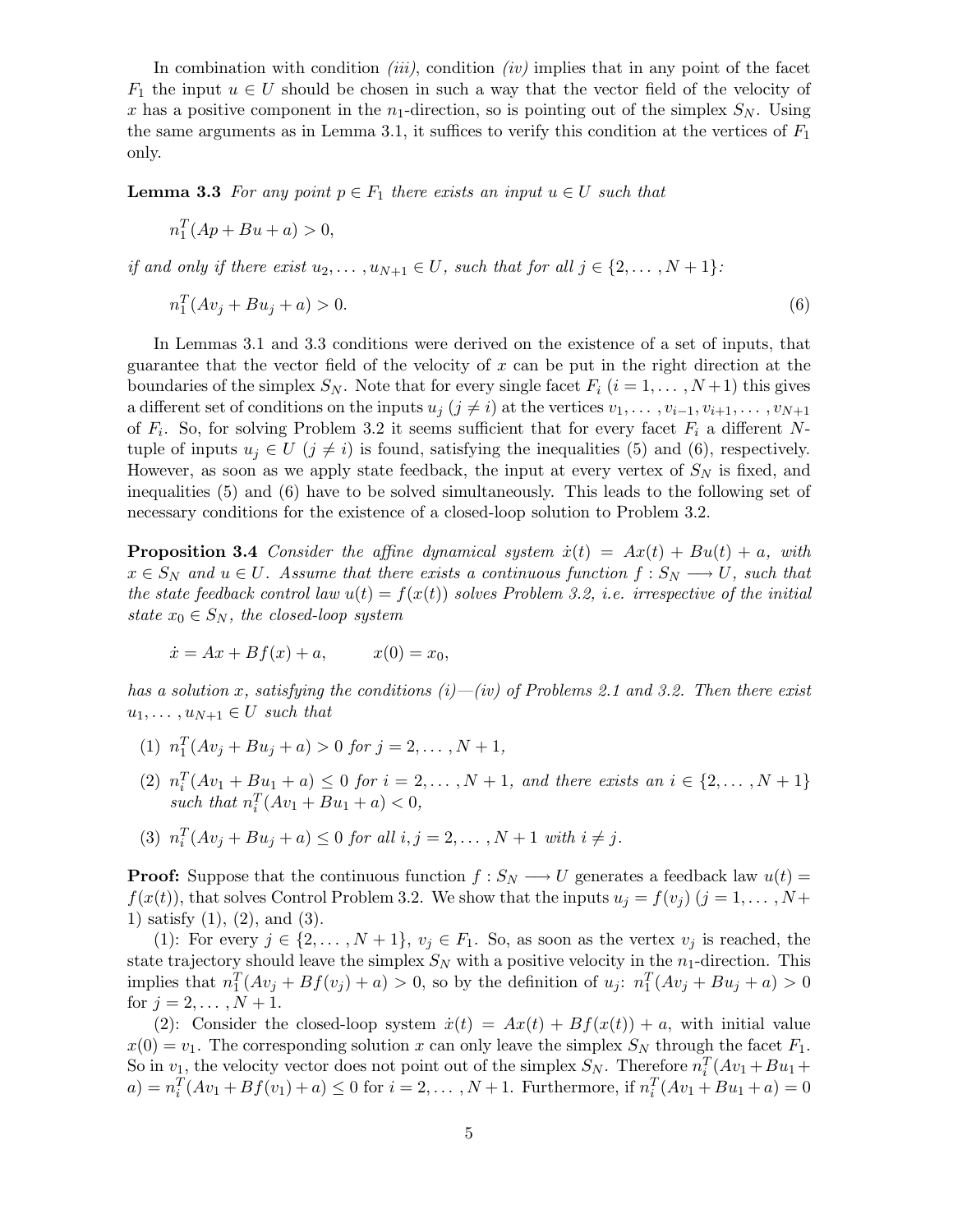for  $i = 2, ..., N + 1$ , then  $Av_1 + Bu_1 + a = 0$  because the vectors  $n_2, ..., n_{N+1}$  constitute a basis of  $\mathbb{R}^N$  (see Lemma A.2). This implies that  $v_1$  is a fixed point of the closed-loop system  $\dot{x} = Ax + Bf(x) + a$ , and the corresponding solution  $x(t) \equiv v_1$  will never leave the simplex  $S_N$  through the facet  $F_1$ . This contradicts the assumption that  $u(t) = f(x(t))$  solves Control Problem 3.2.

(3): Since for  $N = 1$  Condition (3) is void, we assume, without loss of generality, that  $N > 1$ . We prove (3) by contradiction. Suppose that there exist  $i, j \in \{2, ..., N+1\}, i \neq j$ , such that  $n_i^T(Av_j + Bu_j + a) > 0$ . Define the function

$$
h: S_N \longrightarrow \mathbb{R}: h(x) = n_i^T (Ax + Bf(x) + a).
$$

Then h is continuous, and by assumption  $h(v_i) > 0$ . So, there exists  $\delta > 0$ , such that for all  $x \in S_N$ , with  $||x - v_j|| < \delta$ :  $h(x) > 0$ .

Let 
$$
0 < \varepsilon < \min\left(\frac{\delta}{\sum_{k=1}^{N+1} ||v_k||}, 1\right)
$$
, and define  

$$
p := (1 - \varepsilon)v_j + \frac{\varepsilon}{N-1} \sum_{k=1, k \neq i, j}^{N+1} v_k.
$$

Then p is a convex combination of  $v_1, \ldots, v_{i-1}, v_{i+1}, \ldots, v_{N+1}$ , with only strictly positive coefficients. So  $p \in F_i$ , but p does not belong to any of the other facets of  $S_N$ . Furthermore,

$$
||p - v_j|| = \left|| (1 - \varepsilon)v_j + \left(\frac{\varepsilon}{N - 1} \sum_{k=1, k \neq i, j}^{N+1} v_k\right) - v_j \right||
$$
  

$$
= \left||-\varepsilon v_j + \frac{\varepsilon}{N - 1} \sum_{k=1, k \neq i, j}^{N+1} v_k \right|| \leq \varepsilon \cdot \sum_{k=1, k \neq i}^{N+1} ||v_k|| < \delta,
$$

so  $h(p) > 0$ . Therefore, the trajectory of the closed-loop system  $\dot{x} = Ax + Bf(x) + a$ , with initial value  $x(0) = p \in F_i$ , will immediately leave the simplex  $S_N$  through the facet  $F_i$ because  $n_i^T \dot{x}(0) = h(p) > 0$ . This contradicts the fact that the feedback law  $u(t) = f(x(t))$ is a solution to Problem 3.2, irrespective of the initial state  $x_0 \in S_N$ . We conclude that  $n_i^T(Av_j + Bu_j + a) \le 0$  for all  $i, j \in \{2, ..., N + 1\}$  with  $i \ne j$ . Г

The necessary conditions derived in Proposition 3.4 may be generalized from full-dimensional simplices  $S_N$  in  $\mathbb{R}^N$  to arbitrary full-dimensional polytopes  $P_N$  in  $\mathbb{R}^N$ . The main observation is that conditions (1) to (3) characterize the direction of the vector field of  $\dot{x}$ , the derivative of the state of the closed-loop system, at the vertices of  $S_N$ . So, after a suitable reformulation the same conditions remain valid for general full-dimensional polytopes.

**Proposition 3.5** Let  $P_N$  be a full-dimensional polytope in  $\mathbb{R}^N$  with vertices  $v_1, \ldots, v_M$ ,  $(M \geq N + 1)$ . Let  $F_1, \ldots, F_L$  denote the facets of  $P_N$ , with normal vectors  $n_1, \ldots, n_L$ , respectively, pointing out of the polytope  $P_N$ . For  $i \in \{1, ..., L\}$ , let  $V_i \subset \{1, ..., M\}$  be the index set such that  $\{v_j \mid j \in V_i\}$  is the set of vertices of the facet  $F_i$ . Conversely, for every  $j \in \{1,\ldots,M\}$ , the set  $W_j \subset \{1,\ldots,L\}$  contains the indices of all facets of which  $v_j$  is a vertex. Assume that  $F_1$  is the exit facet of  $P_N$ . If Control Problem 3.2, with  $S_N$  replaced by  $P_N$ , is solvable by a continuous state feedback f, then there exist inputs  $u_1, \ldots, u_M \in U$  such that

$$
(1^*) \ \forall j \in V_1: \ n_1^T(Av_j + Bu_j + a) > 0,
$$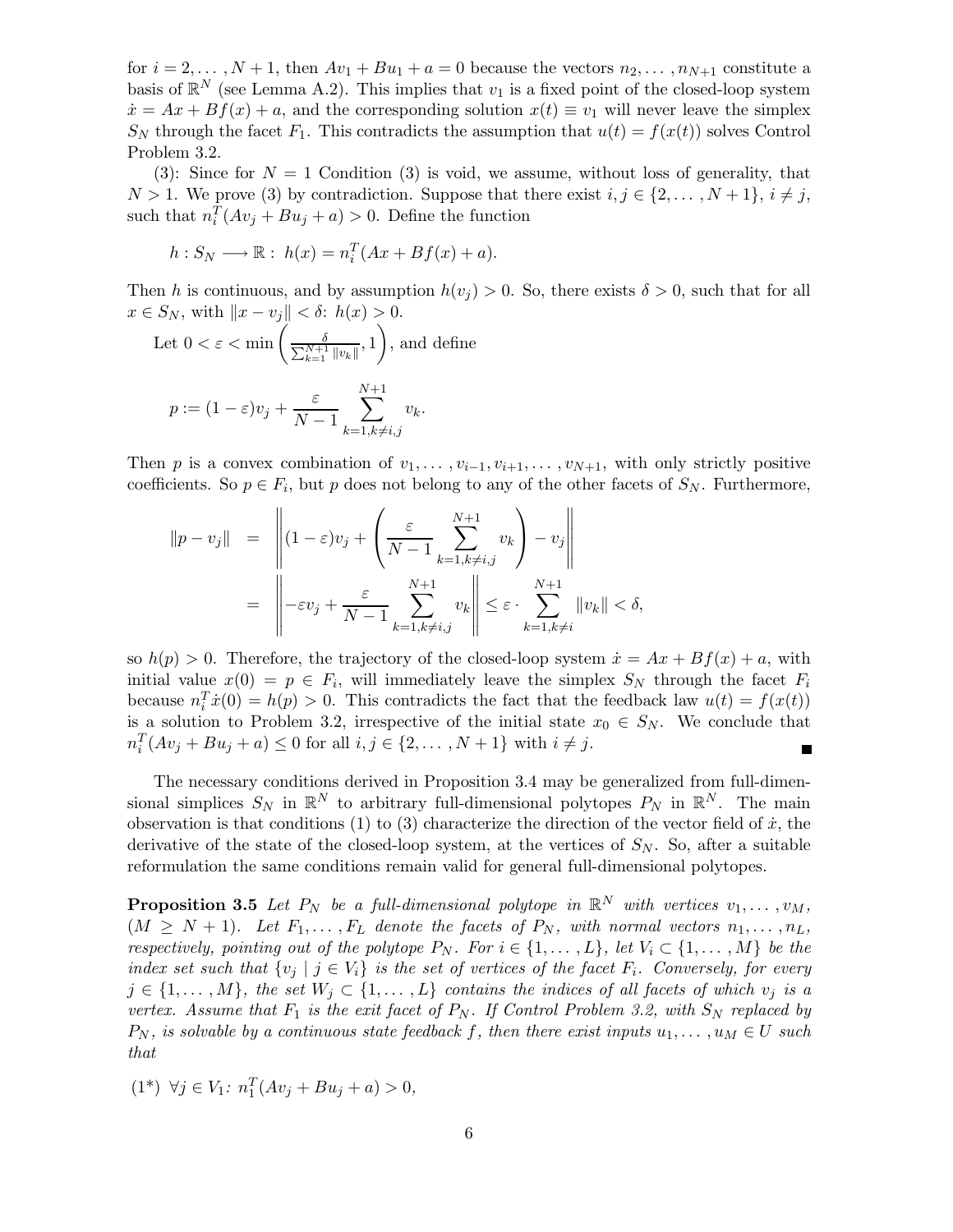$$
(2^*) \quad \forall i \in \{2, \dots, L\} \quad \forall j \in V_i: n_i^T (Av_j + Bu_j + a) \le 0,
$$
  

$$
(3^*) \quad \forall j \in \{1, \dots, M\} \setminus V_1 \exists i \in W_j: n_i^T (Av_j + Bu_j + a) < 0.
$$

In comparison with the original formulation of Proposition 3.4, conditions  $(1)$  and  $(1^*)$ are identical, condition (3) and the first part of condition (2) are replaced by  $(2^*)$ , and the second part of (2) is now condition  $(3^*)$ . The proofs of  $(1^*)$  and  $(2^*)$  may be carried out analogously to the proof of Proposition 3.4, because these proofs do not rely on the fact that  $S_N$  is a simplex. Only the proof of  $(3^*)$  requires a slight modification, based on the following result.

**Lemma 3.6** Let  $v \in \mathbb{R}^N$  be a vertex of a full-dimensional polytope in  $\mathbb{R}^N$ . Let  $F_1, \ldots, F_K$ denote all facets of  $P_N$ , containing v. Then the normal vectors  $n_1, \ldots, n_K$  of  $F_1, \ldots, F_K$ qenerate  $\mathbb{R}^N$ .

**Proof:** Let  $F_{K+1}, \ldots, F_L$  denote the other facets of  $P_N$ , with normal vectors  $n_{K+1}, \ldots, n_L$ , and assume without loss of generality that all normal vectors are pointing out of the polytope  $P_N$ . Then there exist  $\alpha_1, \ldots, \alpha_L \in \mathbb{R}$  such that

$$
P_N = \{x \in \mathbb{R}^N \mid \forall i = 1, \dots, L : n_i^T x \le \alpha_i\}
$$

is the implicit description of  $P_N$ . At the vertex v we know that  $n_i^T v = \alpha_i$  for  $i = 1, ..., K$ , and  $n_i^T v < \alpha_i$  for  $i = K + 1, \dots, L$ .

Suppose that  $n_1, \ldots, n_K$  do not generate  $\mathbb{R}^N$ . Then there exists a nonzero vector  $n \in \mathbb{R}^N$ such that  $n_i^T n = 0$  for  $i = 1, ..., K$ . Hence, there exists a  $\delta > 0$  such that for all  $\varepsilon \in (-\delta, \delta)$ the point  $v + \varepsilon n \in P_N$ . This indicates that v is a convex combination of two other points in  $P_N$ , and thus contradicts the fact that v is a vertex of  $P_N$  (see e.g. [11, p. 162]).

Using Lemma 3.6, the proof of Condition (3<sup>\*</sup>) becomes obvious. If there exists a  $j \in \mathbb{Z}$  $\{1,\ldots,M\}\backslash V_1$  such that  $n_i^T(Av_j + Bu_j + a) = 0$  for all  $i \in W_j$ , then  $Av_j + Bu_j + a = 0$ because the set  $\{n_i \mid i \in W_j\}$  generates  $\mathbb{R}^N$ . This implies that the vertex  $v_j \notin F_1$  is a fixed point of the closed-loop system, which contradicts the assumption that the feedback  $u(t) = f(x(t))$  solves Control Problem 3.2.

#### **4 Control to a facet by affine state feedback**

In the previous section we derived some necessary conditions for the solution of Control Problem 3.2 by continuous static state feedback. Nevertheless, the conditions that were obtained in Propositions 3.4 and 3.5 seem to have a strong open-loop control character: they are formulated as a set of inequalities on the inputs to the system at the vertices of the simplex  $S_N$  or the polytope  $P_N$ . In this section we restrict our attention to simplices again, and show that if an  $N + 1$ -tuple of inputs exists, satisfying inequalities (1), (2), and (3) of Proposition 3.4, then it may be realized by the application of an affine static state feedback law. Moreover, such an affine state feedback law is also a solution to Control Problem 3.2. The proof of this result consists of two parts. First it is shown that every trajectory of the closed-loop system cannot leave the simplex  $S_N$  through one of the facets  $F_2,\ldots,F_{N+1}$ . Subsequently it is proven that every trajectory will reach the exit facet  $F_1$  in finite time. These observations indicate that for the solution of Problem 3.2 it is not necessary to consider the whole class of continuous static state feedback laws. Instead it is sufficient to confine ourselves to affine static state feedback.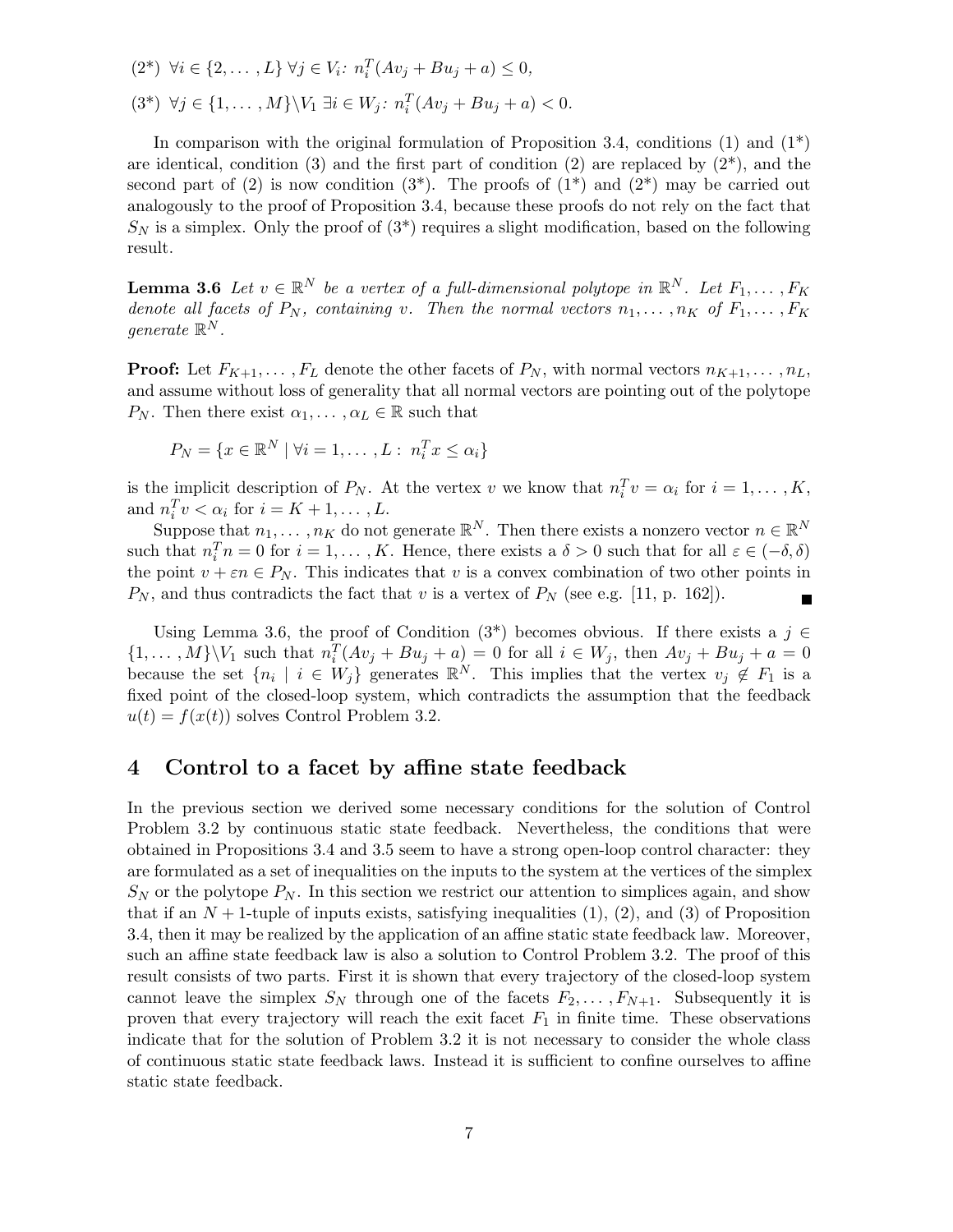**Remark 4.1** The results of this section are stated and proved for full-dimensional simplices only. Generalization of these results to general full-dimensional polytopes seems difficult, because the design of the static state feedback and also several of the proofs in this section rely on the fact that the state set  $S_N$  is assumed to be a full-dimensional simplex.

Assume that there exist inputs  $u_1, \ldots, u_{N+1} \in U$  such that conditions (1), (2), and (3) of Proposition 3.4 are satisfied. Since input  $u_i$  should be applied at the moment that the state vector reaches vertex  $v_i$ , we first search for an affine feedback control law  $u = Fx + g$ , with  $F \in \mathbb{R}^{m \times N}$  and  $g \in \mathbb{R}^m$  such that

$$
u_i = Fv_i + g, \t\t (i = 1, ..., N + 1). \t\t(7)
$$

Transposition of (7) yields the equalities  $v_i^T F^T + g^T = u_i^T$ ,  $(i = 1, ..., N + 1)$ , and by collecting all equalities in a matrix, the following linear equation has to be solved for  $F$  and g:

$$
\begin{pmatrix} v_1^T & 1 \ \vdots & \vdots \\ v_{N+1}^T & 1 \end{pmatrix} \begin{pmatrix} F^T \\ \hline g^T \end{pmatrix} = \begin{pmatrix} u_1^T \\ \vdots \\ u_{N+1}^T \end{pmatrix}.
$$
 (8)

Note however that this equation has a *unique* solution. Indeed, because of Lemma A.1, the vectors  $v_2 - v_1, v_3 - v_1, \ldots, v_{N+1} - v_1$  are linearly independent and thus

$$
\det\left(\begin{array}{cc}v_1^T & 1\\ \vdots & \vdots\\ v_{N+1}^T & 1\end{array}\right) = \det\left(\begin{array}{cc}0 & 1\\ v_2^T - v_1^T & 0\\ \vdots & \vdots\\ v_{N+1}^T - v_1^T & 0\end{array}\right) = (-1)^N \det\left(\begin{array}{cc}v_2^T - v_1^T\\ \vdots\\ v_{N+1}^T - v_1^T\end{array}\right) \neq 0,
$$

so this square  $(N + 1) \times (N + 1)$  matrix is invertible. Furthermore, since the input set U is a polyhedral set, the input determined by the feedback control law  $u = Fx + g$  belongs to U for all  $x \in S_N$ :

**Lemma 4.2** Let  $u_1, \ldots, u_{N+1} \in U$ , and let  $F \in \mathbb{R}^{m \times N}$ ,  $g \in \mathbb{R}^m$ , such that for all  $i =$  $1, \ldots, N + 1: u_i = Fv_i + g.$  Then

$$
\forall x \in S_N : u = Fx + g \in U. \tag{9}
$$

**Proof:** Let  $x \in S_N$ . Then there exist  $\lambda_1, \ldots, \lambda_{N+1} \in [0,1]$ , with  $\sum_{i=1}^{N+1} \lambda_i = 1$  such that  $x = \sum_{i=1}^{N+1} \lambda_i v_i$ . Then

$$
u = Fx + g = F \sum_{i=1}^{N+1} \lambda_i v_i + \sum_{i=1}^{N+1} \lambda_i g = \sum_{i=1}^{N+1} \lambda_i (Fv_i + g) = \sum_{i=1}^{N+1} \lambda_i u_i \in U.
$$

**Proposition 4.3** Consider the dynamical system  $\dot{x}(t) = Ax(t) + Bu(t) + a$ , with  $x \in S_N$  and  $u \in U$ , and assume that there exist inputs  $u_1, \ldots, u_{N+1} \in U$  such that

(2)  $n_i^T(Av_1 + Bu_1 + a) \le 0$  for  $i = 2, ..., N + 1$ , (3)  $n_i^T(Av_j + Bu_j + a) \le 0$  for all  $i, j = 2, ..., N + 1$  with  $i \ne j$ .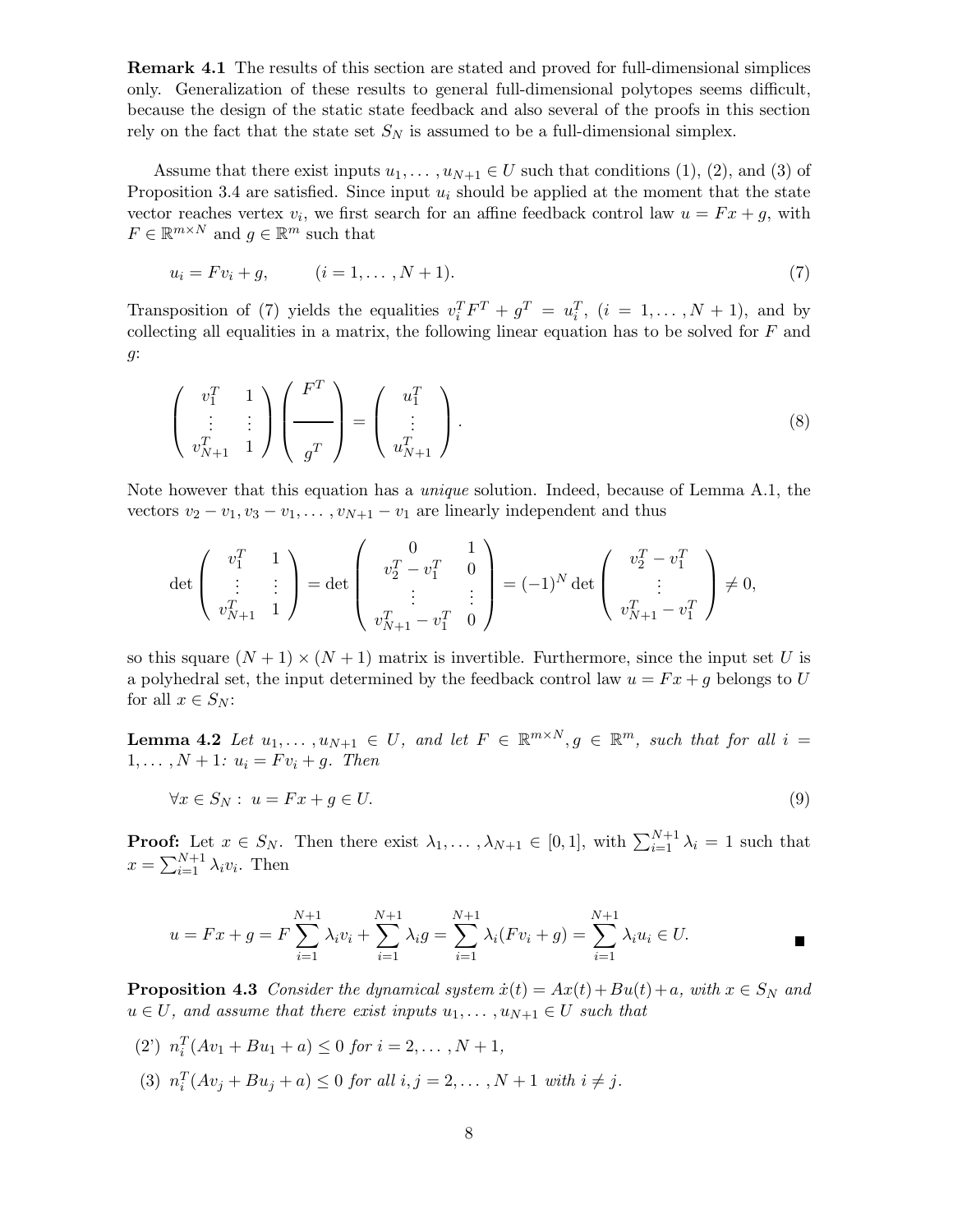Let F, g be the corresponding solution of (8), and apply the feedback law  $u(t) = Fx(t) + g$ . Then  $u(t) \in U$ , and for any initial state  $x_0 \in S_N$ , the state x of the closed-loop system

$$
\dot{x} = (A + BF)x + (a + Bg), \qquad x(0) = x_0,\tag{10}
$$

can only leave the simplex  $S_N$  through the facet  $F_1$ .

Note that conditions (2') and (3) are not only sufficient for the construction of an affine feedback law  $u = Fx + g$ , but also necessary; condition (3) literally occurs in Proposition 3.4 and (2') is just slightly weaker than condition (2) of Proposition 3.4. Condition (1) of Proposition 3.4 does not occur in Proposition 4.3, because no information on the component of the velocity vector field in the direction of  $n_1$  at the exit facet  $F_1$  is required to guarantee that a solution of the closed-loop dynamics cannot leave the simplex  $S_N$  through one of the facets  $F_2, \ldots, F_{N+1}$ . Whether or not the state trajectory leaves the simplex through the facet  $F_1$  will be discussed in Theorem 4.6.

In the proof of Proposition 4.3 we need the following version of Gronwall's Lemma.

**Lemma 4.4** ([6, p. 19]) Let  $\varphi \in C^+[0,b]$ , where  $C^+[0,b]$  denotes the set of continuous nonnegative functions on the interval [0, b]. If a function  $f \in C^+[0,b]$  satisfies

$$
f(t) \le \varphi(t) + K \int_0^t f(s) ds, \qquad (t \in [0, b]), \tag{11}
$$

for some fixed  $K > 0$ , then

$$
f(t) \le \varphi(t) + K \int_0^t e^{K(t-s)} \varphi(s) ds, \qquad (t \in [0, b]).
$$
\n(12)

In particular, if there exist  $K > 0$  and  $\beta > 0$  such that  $f \in C^+[0,b]$  satisfies (11) with  $\varphi(t) = \beta t$ , then

$$
f(t) \le \frac{\beta}{K}(e^{Kt} - 1), \qquad (t \in [0, b]).
$$
\n(13)

**Proof of Proposition 4.3:** Let  $w \in \mathbb{R}^N$  be the vector  $w = \sum_{j=2}^{N+1} (v_j - v_1)$ , and define  $n := \frac{1}{\|w\|} w$ . Then  $\|n\| = 1$ , and according to Lemma A.4,  $n_i^T n < 0$  for  $i = 2, ..., N + 1$ . Let  $\epsilon > 0$ , and consider the following perturbed closed-loop dynamics

 $\dot{x}_{\varepsilon} = (A + BF)x_{\varepsilon} + (a + Bg) + \varepsilon n.$ (14)

We first show that a trajectory  $x_{\varepsilon}(t)$ , with  $x_{\varepsilon}(0) \in S_N$  and satisfying (14), cannot leave the simplex  $S_N$  through one of the facets  $F_2,\ldots,F_{N+1}$ . Indeed, let  $i \in \{2,\ldots,N+1\}$ , and  $p \in F_i$ . Since p is a convex combination of the vertices  $v_1, \ldots, v_{i-1}, v_{i+1}, \ldots, v_{N+1}$ , there exist  $\lambda_1, \ldots, \lambda_{i-1}, \lambda_{i+1}, \ldots, \lambda_{N+1} \in [0,1]$  such that  $\sum_{j \neq i} \lambda_j = 1$  and  $p = \sum_{j \neq i} \lambda_j v_j$ . Then

$$
n_i^T \dot{x}_{\varepsilon} \Big|_p = n_i^T \big( (A + BF)p + (a + Bg) + \varepsilon n \big)
$$
  
= 
$$
n_i^T \left( (A + BF) \sum_{j \neq i} \lambda_j v_j + \sum_{j \neq i} \lambda_j (Bg + a) + \varepsilon n \right)
$$
  
= 
$$
n_i^T \sum_{j \neq i} \lambda_j ((A + BF)v_j + Bg + a) + \varepsilon n_i^T n
$$
  
= 
$$
\sum_{j \neq i} \lambda_j n_i^T (Av_j + Bu_j + a) + \varepsilon n_i^T n < 0,
$$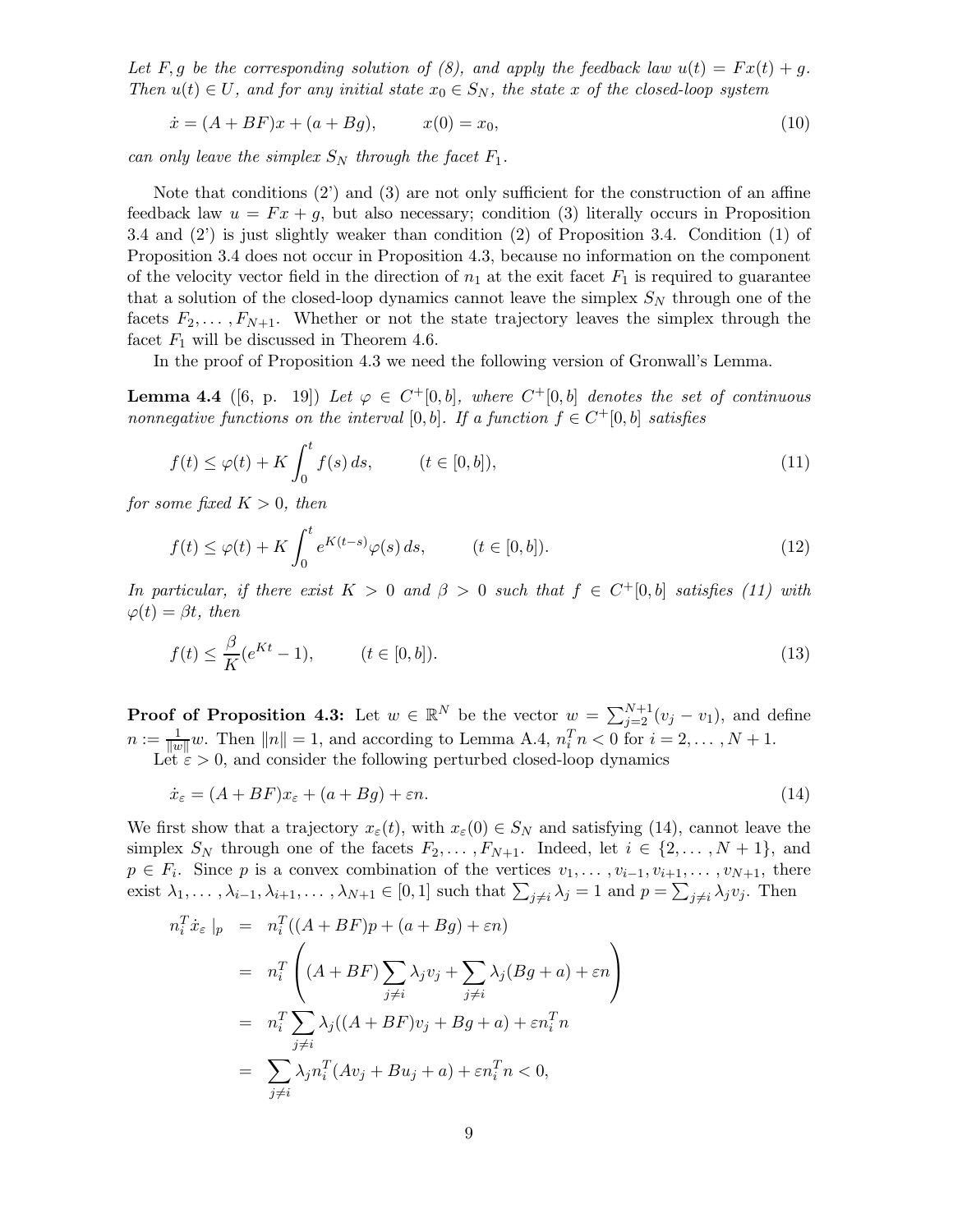because  $\sum_{j\neq i} \lambda_j n_i^T (Av_j + Bu_j + a) \leq 0$  by conditions (2') and (3) and  $n_i^T n < 0$ . So, unless  $p \in F_1$ , the velocity vector field of (14) is pointing strictly into the simplex  $S_N$ . This implies that any solution  $x_{\varepsilon}$  of the perturbed closed-loop system (14) can only leave the simplex  $S_N$ through the facet  $F_1$ . By contradiction we will prove that the same is true for the unperturbed closed-loop system.

Consider the affine dynamical system

$$
\dot{x} = (A + BF)x + (a + Bg),\tag{15}
$$

with  $x \in \mathbb{R}^N$ . So for a moment we assume that differential equation (15) does not only hold on the simplex  $S_N$ , but on the whole space  $\mathbb{R}^N$ . Suppose that there exists  $x_0 \in S_N$  such that the solution  $x(t)$  of (15) with initial value  $x(0) = x_0$  leaves  $S_N$  through the facet  $F_i$  with  $i \in \{2,\ldots,N+1\}$  before it has reached the facet  $F_1$ . Then there exists  $t_0 > 0$  such that

- (i)  $\beta := n_i^T x(t_0) > \alpha_i$ ,
- (ii)  $\forall t \in [0, t_0]: n_1^T x(t) < \alpha_1.$

Define  $\gamma := \max\{n_1^T x(t) \mid t \in [0, t_0]\}\$ and  $K := ||A + BF|| = \max\{||(A + BF)x|| \mid ||x|| = 1\}.$ Let  $0 < \varepsilon < \frac{K}{(e^{Kt_0}-1)} \cdot \min\left(\frac{1}{2}(\beta-\alpha_i),\frac{1}{2}(\alpha_1-\gamma)\right)$ . We will compare the solutions  $x_{\varepsilon}(t)$  of the perturbed system (14) and  $x(t)$  of the unperturbed system (15), both with initial value  $x_0 \in S_N$ , on the interval  $[0, t_0]$ . For all  $t \in [0, t_0]$  we have

$$
x(t) - x_{\varepsilon}(t) = \int_0^t \dot{x}(s) - \dot{x}_{\varepsilon}(s) ds
$$
  
= 
$$
\int_0^t (A + BF)x(s) + (a + Bg) - ((A + BF)x_{\varepsilon}(s) + (a + Bg) + \varepsilon n) ds
$$
  
= 
$$
\int_0^t (A + BF)(x(s) - x_{\varepsilon}(s)) ds - \int_0^t \varepsilon n ds,
$$

hence

$$
||x(t) - x_{\varepsilon}(t)|| \leq \int_0^t ||A + BF|| ||x(s) - x_{\varepsilon}(s)|| ds + \int_0^t \varepsilon \cdot ||n|| ds
$$
  

$$
\leq \varepsilon \cdot t + K \int_0^t ||x(s) - x_{\varepsilon}(s)|| ds.
$$

Next we apply Lemma 4.4 with  $f(t) = ||x(t) - x_{\varepsilon}(t)||$  and  $\varphi(t) = \varepsilon t$ , and find that for all  $t \in [0, t_0]$ :

$$
||x(t) - x_{\varepsilon}(t)|| \leq \frac{\varepsilon}{K} (e^{Kt} - 1).
$$

So, in particular

$$
||x(t) - x_{\varepsilon}(t)|| \leq \frac{\varepsilon}{K} (e^{Kt_0} - 1) < \min\left(\frac{1}{2}(\beta - \alpha_i), \frac{1}{2}(\alpha_1 - \gamma)\right), \qquad (t \in [0, t_0]).
$$

This implies that for every  $t \in [0, t_0]$  the solution  $x_{\varepsilon}$  satisfies

$$
n_1^T x_\varepsilon(t) = n_1^T (x_\varepsilon(t) - x(t)) + n_1^T x(t) \le ||n_1|| \cdot ||x_\varepsilon(t) - x(t)|| + \gamma
$$
  
< 
$$
< 1 \cdot \frac{1}{2} (\alpha_1 - \gamma) + \gamma < \alpha_1,
$$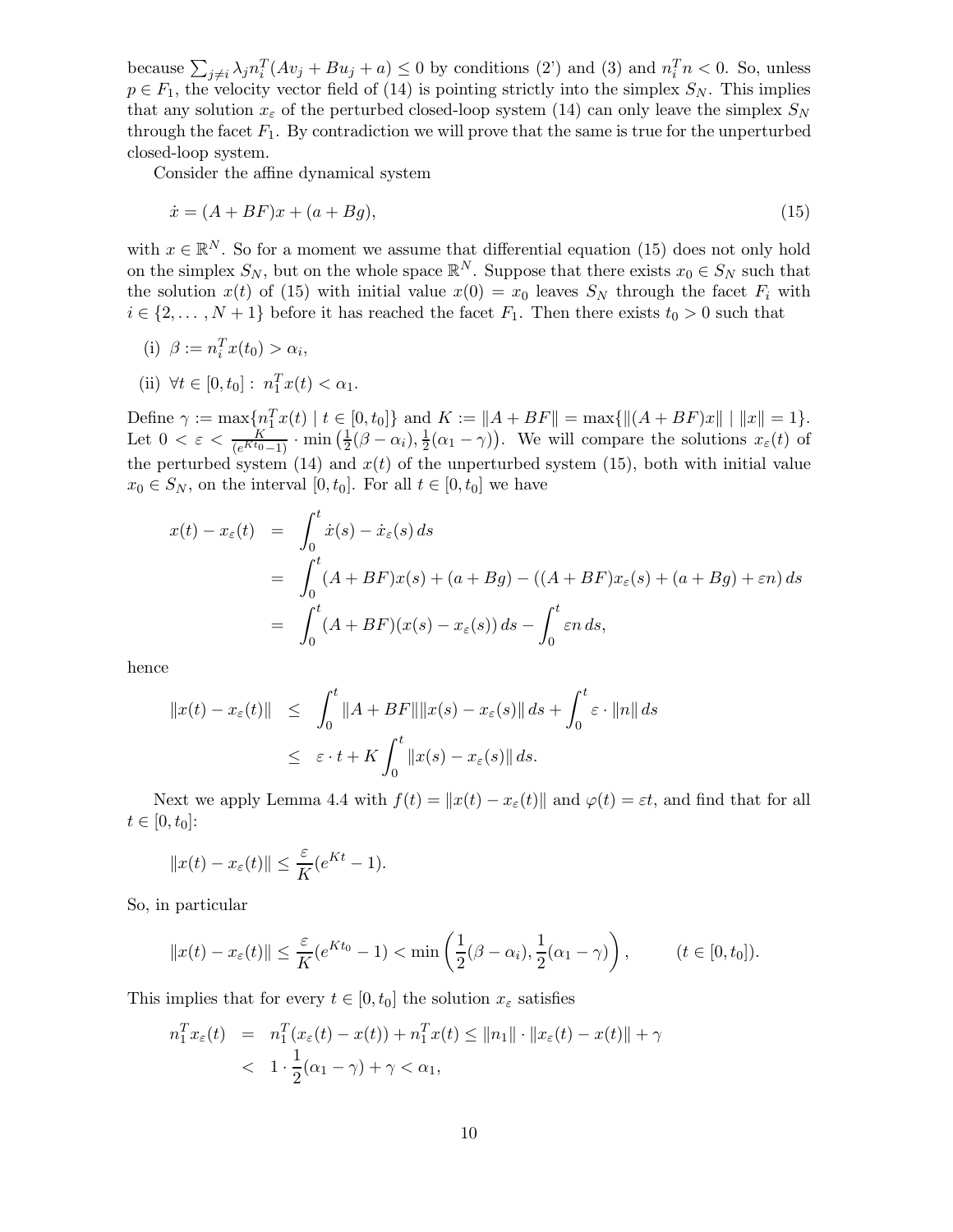i.e., on the interval  $[0, t_0]$ , the solution  $x_\varepsilon$  does not reach the facet  $F_1$ . Since  $x_\varepsilon$  can only leave the simplex  $S_N$  through this facet, this indicates that  $x_\varepsilon(t) \in S_N$  for all  $t \in [0, t_0]$ . In combination with the observation that

$$
n_i^T x_{\varepsilon}(t_0) = n_i^T (x_{\varepsilon}(t_0) - x(t_0)) + n_i^T x(t_0) = n_i^T (x_{\varepsilon}(t_0) - x(t_0)) + \beta \geq \beta - ||n_i|| \cdot ||x_{\varepsilon}(t_0) - x(t_0)|| > \beta - 1 \cdot \frac{1}{2} (\beta - \alpha_i) > \alpha_i,
$$

we obtain a contradiction. We conclude that every solution of the closed-loop system (15), starting in a point  $x_0 \in S_N$  can only leave the simplex  $S_N$  through the exit facet  $F_1$ .  $\blacksquare$ 

Proposition 4.3 does not yet describe a complete solution to Problem 3.2, using affine state feedback. Although this result guarantees that the state of the closed-loop system cannot leave the simplex  $S_N$  through one of the facets  $F_2,\ldots,F_{N+1}$ , we still have to check that the state reaches the exit facet  $F_1$  in finite time. For this purpose we need conditions (1) and (2) of Proposition 3.4:

**Lemma 4.5** Consider the system  $\dot{x} = Ax + Bu + a$  with  $x \in S_N$  and  $u \in U$ , and assume that there exist inputs  $u_1, \ldots, u_{N+1} \in U$  such that conditions (1) and (2) of Proposition 3.4 are satisfied, i.e.

- (1)  $n_1^T(Av_j + Bu_j + a) > 0$  for  $j = 2, ..., N + 1$ ,
- (2)  $n_i^T(Av_1 + Bu_1 + a) \leq 0$  for  $i = 2, ..., N + 1$ , and there exists an  $i \in \{2, ..., N + 1\}$ such that  $n_i^T(Av_1 + Bu_1 + a) < 0$ .

Let F,g be the corresponding solution of (8), and apply the feedback law  $u = Fx + g$ . Then  $u \in U$  and in every  $x_0 \in S_N$ , the closed-loop dynamics satisfy

$$
n_1^T \dot{x} \mid_{x_0} = n_1^T((A + BF)x_0 + (a + Bg)) > 0. \tag{16}
$$

So in every point of the simplex  $S_N$ , the state of the closed-loop system is moving with a strictly positive speed in the direction of the exit facet  $F_1$ .

**Proof:** Let  $x_0 \in S_N$ . Then  $x_0$  is a convex combination of the vertices of  $S_N$ , and there exist  $\lambda_1, \ldots, \lambda_{N+1} \in [0, 1]$  such that  $\sum_{j=1}^{N+1} \lambda_j = 1$  and  $\sum_{j=1}^{N+1} \lambda_j v_j = x_0$ . So

$$
n_1^T((A + BF)x_0 + (a + Bg)) = n_1^T\left((A + BF)\sum_{j=1}^{N+1} \lambda_j v_j + \sum_{j=1}^{N+1} \lambda_j (a + Bg)\right)
$$

$$
= n_1^T \left( \sum_{j=1}^{N+1} \lambda_j ((A + BF)v_j + Bg + a) \right) = n_1^T \left( \sum_{j=1}^{N+1} \lambda_j (Av_j + Bu_j + a) \right)
$$

$$
= \lambda_1 n_1^T (Av_1 + Bu_1 + a) + \sum_{j=2}^{N+1} \lambda_j n_1^T (Av_j + Bu_j + a).
$$
\n(17)

According to condition (1),  $n_1^T(Av_j + Bu_j + a) > 0$  for  $j = 2,..., N + 1$ , so it suffices to show that  $n_1^T(Av_1 + Bu_1 + a) > 0$ . For this purpose we combine Lemma A.3 with condition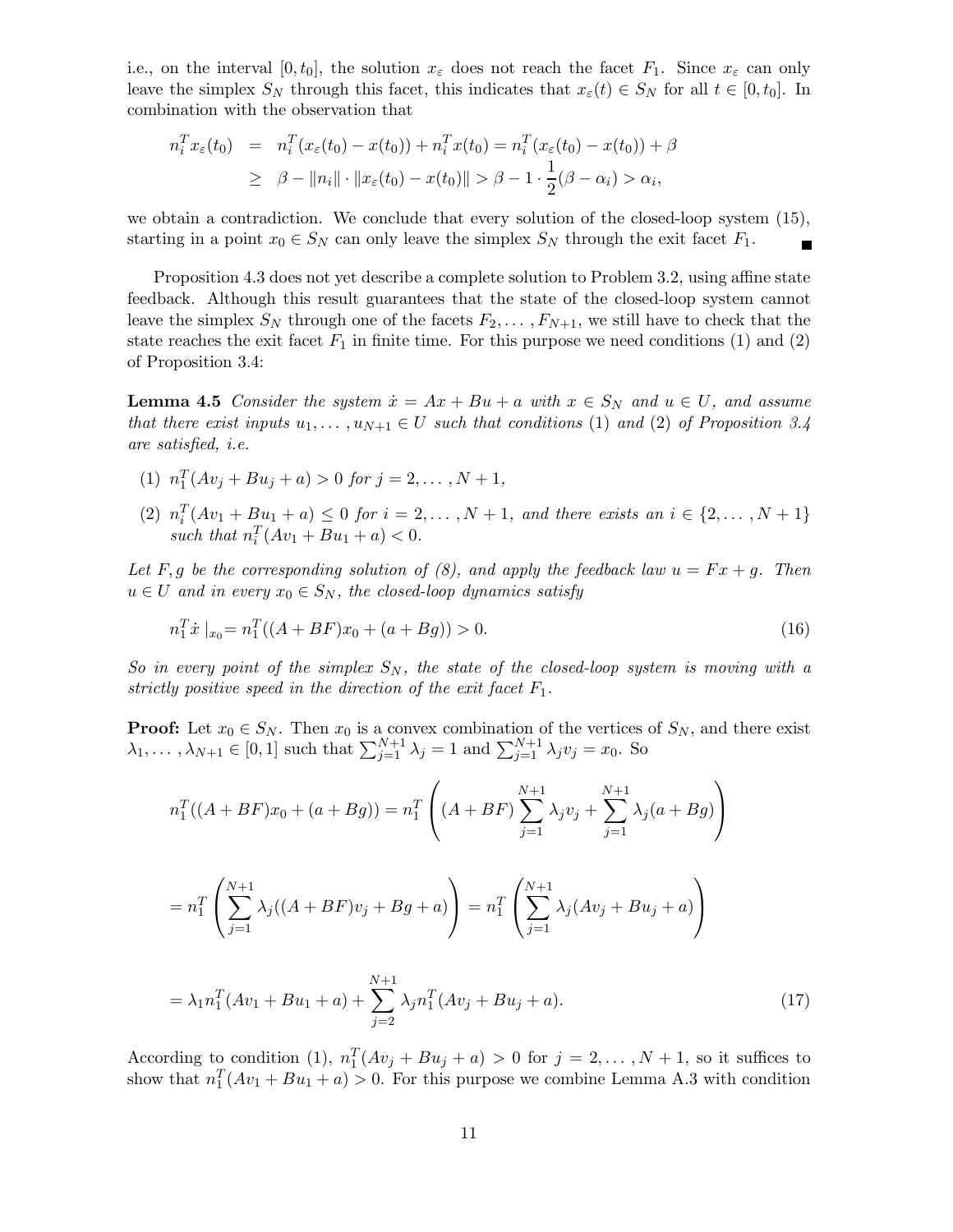(2). Since  $n_1$  is a negative linear combination of  $n_2,\ldots,n_{N+1}$ , there exist  $\mu_2,\ldots,\mu_{N+1} < 0$ such that

$$
n_1 = \sum_{i=2}^{N+1} \mu_i n_i.
$$

So, according to condition (2):

$$
n_1^T(Av_1 + Bu_1 + a) = \sum_{i=2}^{N+1} \mu_i n_i^T(Av_1 + Bu_1 + a) > 0.
$$

**Theorem 4.6** Consider the system  $\dot{x}(t) = Ax(t) + Bu(t) + a$  with  $x \in S_N$  and  $u \in U$ , and assume that there exist inputs  $u_1, \ldots, u_{N+1} \in U$  such that conditions (1), (2), and (3) of Proposition 3.4 are satisfied. Let F, g be the corresponding solution of  $(8)$ . Then, irrespective of the initial state  $x_0 \in S_N$ , the feedback control law  $u(t) = Fx(t) + g$  is a solution to Control Problem 3.2.

**Proof:** First note that according to Lemma 4.2 the feedback  $u = Fx + g$  is admissible: for all  $x \in S_N$ :  $u = Fx + g \in U$ . Furthermore, Proposition 4.3 states that the control law  $u = Fx + g$  guarantees that the state x can only leave the simplex  $S_N$  through the facet  $F_1$ . On this exit facet  $F_1$ , the velocity vector field  $\dot{x} = (A + BF)x + (a + Bg)$  points out of the simplex  $S_N$ , because of Lemma 4.5. So it suffices to show that the exit facet  $F_1$  is reached within finite time.

For this purpose, we consider the affine function

$$
h: S_N \longrightarrow \mathbb{R}: h(x) = n_1^T((A + BF)x + (a + Bg)).
$$

Since the simplex  $S_N$  is compact, h attains a maximum  $c_2$  and a minimum  $c_1$ , and, according to Lemma 4.5,  $c_1 > 0$ . Let  $x(t) \in S_N$  be a solution of the closed-loop system  $\dot{x} = (A +$  $BF)x + (a + Bg)$ , and define

$$
y(t) := n_1^T x(t).
$$

Then  $\dot{y}(t) = n_1^T \dot{x}(t) = h(x(t)) \ge c_1$ . So  $y(t) \ge y(0) + c_1 t$ , with  $y(0) = n_1^T x(0) \le \alpha_1$ , because the state is initially located in the simplex  $S_N$ . However, since y is strictly increasing at a rate of at least  $c_1$ , there exists  $0 \leq T_0 < \infty$ , such that  $y(T_0) = \alpha_1$ . At that time,  $n_1^T x(T_0) = \alpha_1$ , so  $x(T_0) \in F_1$ , and indeed the exit facet  $F_1$  is reached within finite time.  $\blacksquare$ 

Combining Proposition 3.4 and Theorem 4.6, we obtain

**Corollary 4.7** Consider the affine dynamical system  $\dot{x}(t) = Ax(t) + Bu(t) + a$ , with  $x \in S_N$ and  $u \in U$ . Then the following statements are equivalent:

- (i) There exists a continuous function  $f : S_N \longrightarrow U$  such that the feedback control  $u(t) =$  $f(x(t))$  solves Problem 3.2 for every initial state  $x(0) = x_0 \in S_N$ .
- (ii) There exist  $F \in \mathbb{R}^{m \times N}$  and  $g \in \mathbb{R}^m$  such that the affine feedback control  $u(t) = Fx(t) + g(t)$ solves Problem 3.2 for every initial state  $x(0) = x_0 \in S_N$ .
- (iii) There exist  $u_1, \ldots, u_{N+1} \in U$  such that
	- (1)  $n_1^T(Av_j + Bu_j + a) > 0$  for  $j = 2, ..., N + 1$ ,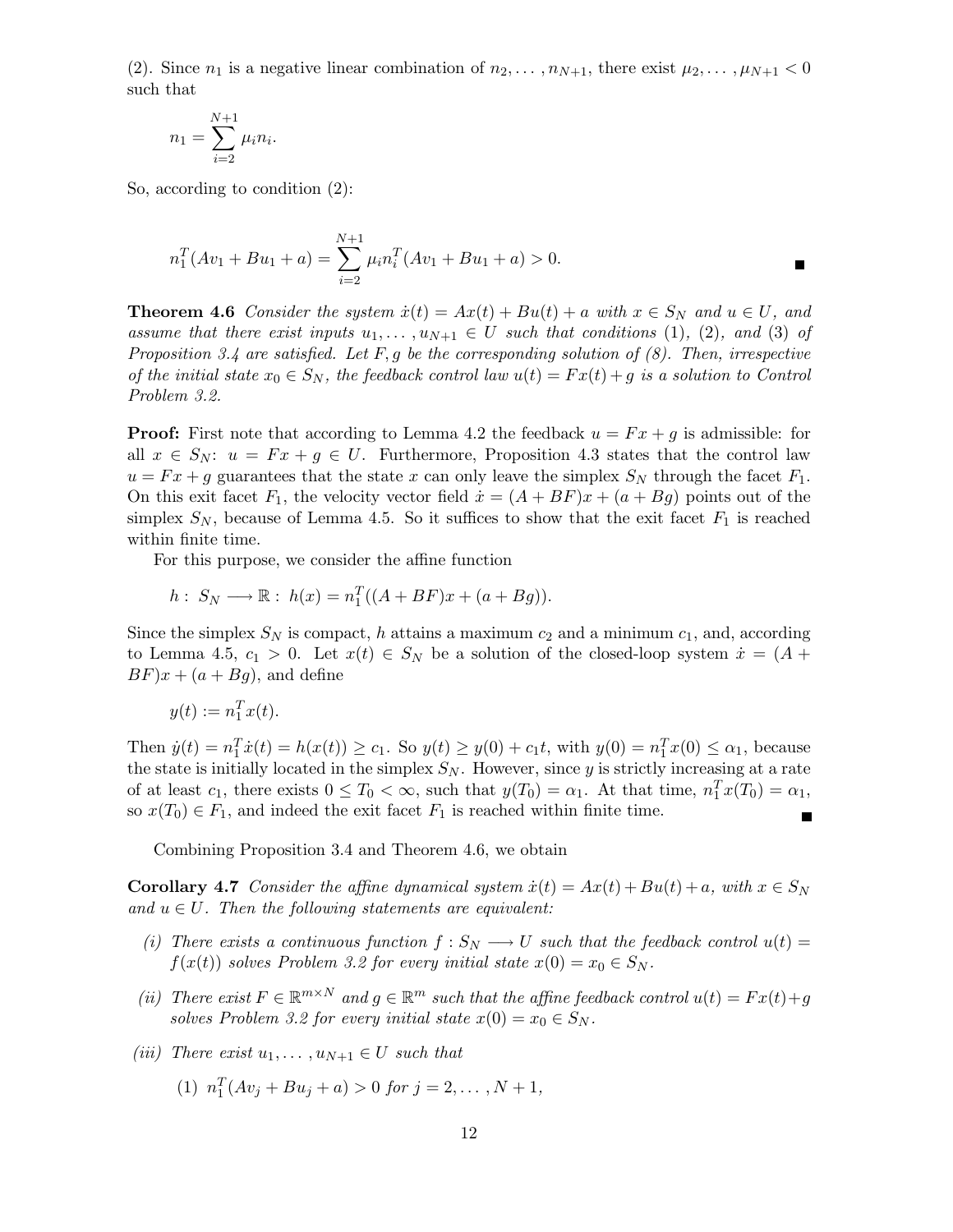(2)  $n_i^T(Av_1 + Bu_1 + a) \le 0$  for  $i = 2, ..., N+1$ , and there exists an  $i \in \{2, ..., N+1\}$ such that  $n_i^T(Av_1 + Bu_1 + a) < 0$ , (3)  $n_i^T(Av_j + Bu_j + a) \le 0$  for all  $i, j = 2, ..., N + 1$  with  $i \ne j$ .

Corollary 4.7 indicates that for the solution of Problem 3.2 by static state feedback it is not necessary to consider the whole class of *continuous* state feedbacks. If a solution to the problem exists, it may always be realized by an affine static state feedback.

Note that the considerations in the proof of Theorem 4.6 also give rise to an upper bound for the time  $T_0$  at which the exit facet is reached. The function  $y(t) = n_1^T x(t)$  satisfies  $n_1^T v_1 \leq y(0) \leq \alpha_1$  and  $y(T_0) = \alpha_1$ , and its minimal rate of increase  $c_1$  is given by

$$
c_1 = \min\{n_1^T((A + BF)x + (a + Bg)) \mid x \in S_N\}
$$
  
=  $\min\{n_1^T((A + BF)v_i + (a + Bg)) \mid i = 1, ..., N + 1\}.$  (18)

This implies that

$$
T_0 \le \frac{\alpha_1 - n_1^T v_1}{c_1},\tag{19}
$$

where  $c_1$  is easily computed with formula (18). Note however that the upper bound on  $T_0$  is conservative, because  $T_0$  depends both on the initial state  $x_0$  and on the time-varying value  $n_1^T((A + BF)x + (a + Bg))$  of the growth of  $n_1^Tx$  along the solution trajectory  $x(t) \in S_N$ . Furthermore, if the solvability conditions (1), (2), and (3) of Proposition 3.4 admit some freedom in the choice of the inputs  $u_1, \ldots, u_{N+1}$ , this may be used to decrease the upper bound for  $T_0$  in (19), by increasing  $c_1$ . Since  $u_i = Fv_i + g$ , formula (18) may be written as

$$
c_1 = \min\{n_1^T(Av_i + Bu_i + a) \mid i = 1, ..., N + 1\}.
$$

This indicates that the upper bound in (19) may be optimized by solving a constrained max-min problem for the inputs  $u_1, \ldots, u_{N+1}$  at the vertices of the simplex  $S_N$ .

#### **5 Computational issues**

At first sight, the necessary and sufficient conditions (1)—(3) of Proposition 3.4 and Theorem 4.6 for the solvability of Control Problem 3.2 do not seem easy to check. This is mainly due to the fact that condition (2) consists of a set of non-strict inequalities, of which at least one inequality has to be strict. However, this condition may be rewritten as follows:

(2bis) 
$$
n_i^T (Av_1 + Bu_1 + a) \le 0
$$
 for  $i = 2, ..., N + 1$ , and  
\n
$$
\sum_{i=2}^{N+1} n_i^T (Av_1 + Bu_1 + a) < 0.
$$

With this reformulation of (2), the set of all solvability conditions becomes a set of strict and non-strict linear inequalities. Since also the input set  $U$  is assumed to be polyhedral, this has the advantage that the existence of a solution  $u_1, \ldots, u_{N+1} \in U$  may be checked, using existing software for polyhedral sets, like e.g. [7, 18]. This verification is further facilitated by the fact that the inequalities of conditions  $(1)$ — $(3)$  are decoupled. Indeed, by reordering these inequalities, we obtain the following two conditions, completely equivalent with  $(1)$ — $(3)$ :

(I) 
$$
n_i^T(Av_1 + Bu_1 + a) \le 0
$$
 for  $i = 2, ..., N + 1$ , and  
\n
$$
\sum_{i=2}^{N+1} n_i^T(Av_1 + Bu_1 + a) < 0.
$$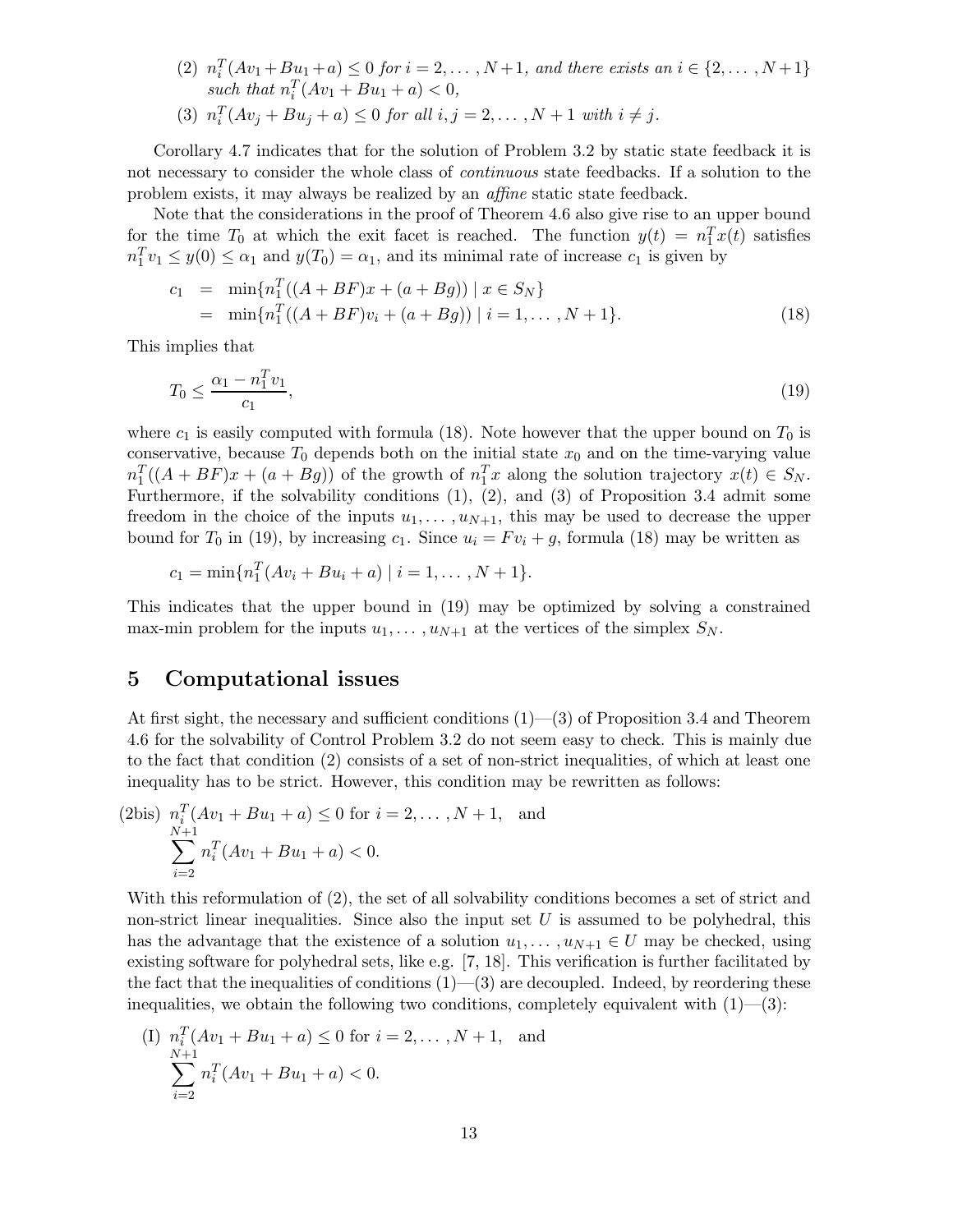(II) For 
$$
j = 2, ..., N + 1
$$
:  $n_1^T(Av_j + Bu_j + a) > 0$ , and  
\n $n_i^T(Av_j + Bu_j + a) \le 0$  for all  $i \in \{2, ..., N + 1\} \setminus \{j\}$ .

So the existence of an  $N+1$ -tuple of inputs  $u_1,\ldots,u_{N+1} \in U$ , satisfying (I) and (II) may be checked for every of the inputs  $u_i$  separately, by only considering the inequalities in which  $u_j$  occurs. In this way, the problem of verification is split up into  $N+1$  considerably smaller subproblems.

If the inputs u are unconstrained, i.e. if  $U = \mathbb{R}^m$ , and if the matrix B is right-invertible, then the existence of a solution to (I) and (II) is automatically guaranteed. Intuitively this is clear because in this situation we have full control, which makes it possible to prescribe the vector field of  $\dot{x}$  at the vertices of  $S_N$  completely. Alternatively, the same observation can be made directly from the inequalities in  $(I)$  and  $(II)$ . For this purpose we first rewrite  $(I)$  as

$$
\begin{pmatrix} n_2^T \\ \vdots \\ n_{N+1}^T \end{pmatrix} Bu_1 \le -\begin{pmatrix} n_2^T \\ \vdots \\ n_{N+1}^T \end{pmatrix} (Av_1 + a), \quad \text{and}
$$

$$
(1 \cdots 1) \left( \begin{array}{c} n_2^T \\ \vdots \\ n_{N+1}^T \end{array} \right) B u_1 < -(1 \cdots 1) \left( \begin{array}{c} n_2^T \\ \vdots \\ n_{N+1}^T \end{array} \right) (A v_1 + a).
$$

According to Lemma A.2, the matrix  $(n_2 \mid \cdots \mid n_{N+1})^T$  is invertible, so if Range $(B)$  =  $\mathbb{R}^N$ , it is obvious that both inequalities may be satisfied by a suitable choice of  $u_1$ . The argument for the other inputs  $u_2, \ldots, u_{N+1}$  is completely similar. The only differences are some modifications of the inequality signs, and the use of a different matrix of normal vectors (for the input  $u_j$ ,  $(j = 2, ..., N+1)$ , one has to use a matrix consisting of all normal vectors  $n_1,\ldots,n_{N+1}$ , except  $n_j$ ; Lemma A.2 indicates that this matrix is invertible).

To illustrate the role of the inequalities in (I) and (II) we end this section with a small example.

**Example 5.1** Let  $N = 2$ , and let the simplex  $S_2$  be the triangle in  $\mathbb{R}^2$  with vertices  $v_1 =$  $(-1, 0)^T$ ,  $v_2 = (1, 1)^T$ , and  $v_3 = (1, -1)^T$  (see Figure 1). The normal vectors on the three facets  $F_1$ ,  $F_2$ , and  $F_3$  of  $S_2$  are  $n_1 = (1, 0)^T$ ,  $n_2 = \frac{1}{\sqrt{5}}(-1, -2)^T$ , and  $n_3 = \frac{1}{\sqrt{5}}(-1, 2)^T$ , respectively. On the simplex  $S_2$  we consider the system

$$
\dot{x} = \begin{pmatrix} -1 & -1 \\ -2 & 1 \end{pmatrix} x + \begin{pmatrix} 2 \\ -2 \end{pmatrix} u + \begin{pmatrix} 3 \\ 1 \end{pmatrix},
$$

with state  $x \in S_2$  and scalar input  $-1 \le u \le 1$ . We want to construct an affine feedback law  $u = Fx + g$  such that the state of the closed-loop system can only leave the simplex  $S_2$ through the facet  $F_1$ , the vertical line segment between the vertices  $v_2$  and  $v_3$ .

For the existence of a solution it is necessary and sufficient that there exist an input  $u_1$ at vertex  $v_1$  satisfying (I), and inputs  $u_2, u_3$  at the vertices  $v_2, v_3$  satisfying (II). So, for  $u_1$ the following inequalities should hold:

- (1)  $n_2^T B u_1 \le -n_2^T (Av_1 + a)$ , so  $u_1 \le 5$ ,
- (2)  $n_3^T B u_1 \le -n_3^T (Av_1 + a)$ , so  $u_1 \ge \frac{1}{3}$ ,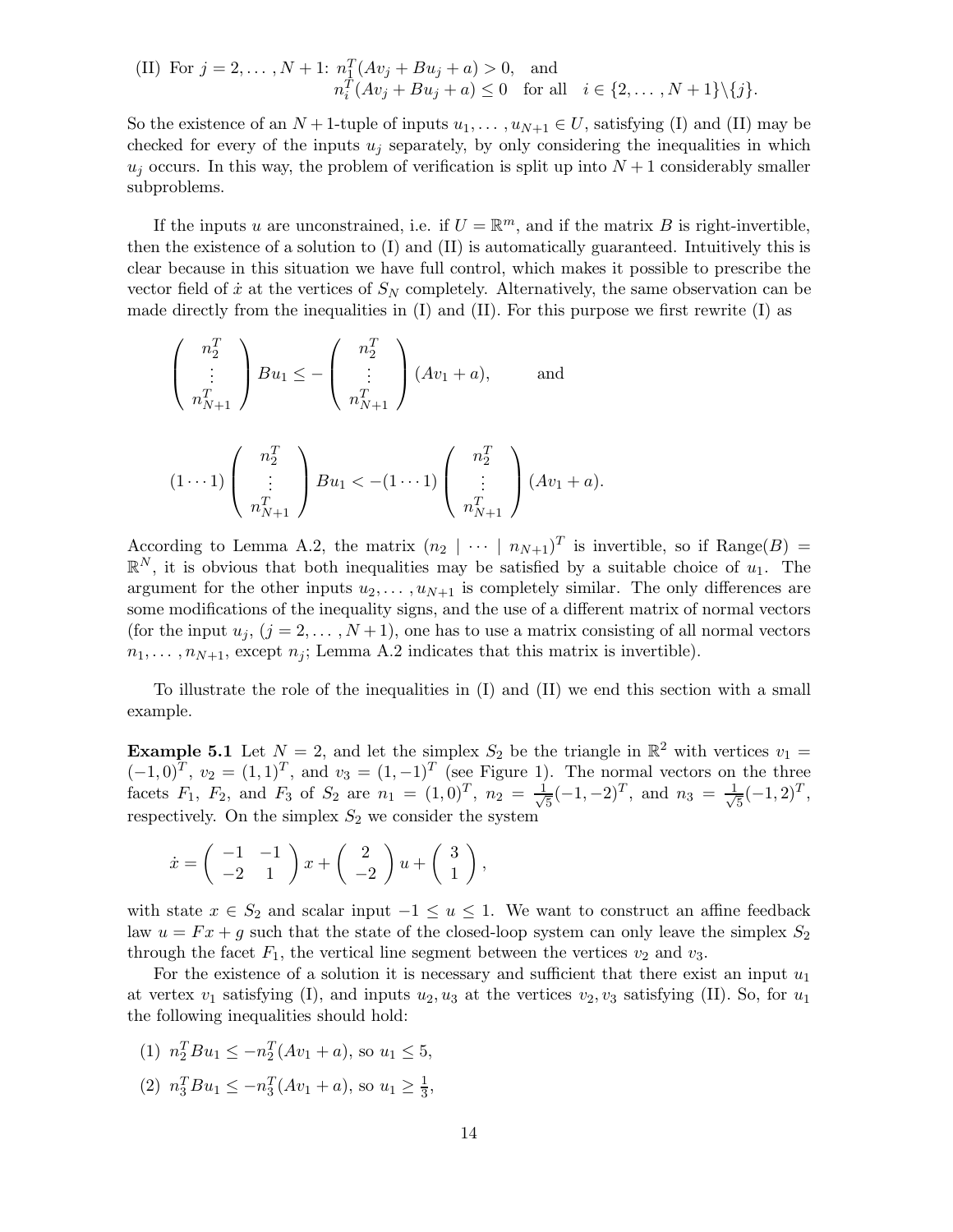(3)  $n_2^T B u_1 + n_3^T B u_1 < -n_2^T (Av_1 + a) - n_3^T (Av_1 + a)$ , so  $u_1 \ge -2$ ,

and, additionally,  $-1 \le u_1 \le 1$ . Therefore all conditions are satisfied for  $u_1 \in [\frac{1}{3}, 1]$ . For  $u_2$ we have

- (1)  $n_1^T B u_2 > -n_1^T (Av_2 + a)$ , so  $u_2 > -\frac{1}{2}$ ,
- (2)  $n_3^T B u_2 \le -n_3^T (Av_2 + a)$ , so  $u_2 \ge -\frac{1}{6}$ ,

with  $-1 \le u_2 \le 1$ . Hence  $u_2 \in [-\frac{1}{6}, 1]$ . Finally,  $u_3$  has to satisfy

- (1)  $n_1^T B u_3 > -n_1^T (Av_3 + a)$ , so  $u_3 > -\frac{3}{2}$ ,
- (2)  $n_2^T B u_3 \le -n_2^T (Av_3 + a)$ , so  $u_3 \le -\frac{1}{2}$ ,

and  $-1 \le u_3 \le 1$ . So every  $u_3 \in [-1, -\frac{1}{2}]$  is a solution.

To obtain an affine feedback, we fix the inputs at the vertices by choosing  $u_1 = \frac{1}{2}$ ,  $u_2 = 0$ , and  $u_3 = -\frac{3}{4}$ , and compute  $F = (f_1 \quad f_2)$  and g using formula (8):

$$
\left(\begin{array}{rrr} -1 & 0 & 1 \\ 1 & 1 & 1 \\ 1 & -1 & 1 \end{array}\right) \left(\begin{array}{c} f_1 \\ f_2 \\ g \end{array}\right) = \left(\begin{array}{c} \frac{1}{2} \\ 0 \\ -\frac{3}{4} \end{array}\right).
$$

This yields the following affine feedback solution for Problem 3.2:

$$
u = \left(-\frac{7}{16} \quad \frac{3}{8}\right) \left(\frac{x_1}{x_2}\right) + \frac{1}{16}.\tag{20}
$$

It guarantees that for all  $x \in S_2$ , the corresponding input u satisfies  $|u| \leq 1$ , and that the state of the closed-loop system leaves the simplex in finite time through the facet  $F_1$ .

In Figure 1, solution (20) is depicted graphically. Without input, the vector field  $\dot{x} =$  $Ax + a$  at the vertices  $v_1$  and  $v_3$  does not point into the right direction; in  $v_1$  it is required that  $\dot{x}$  points into the simplex  $S_2$ , and in  $v_3$ ,  $\dot{x}$  should point into the cone generated by the inequalities  $x_1 \geq 1$  and  $x_1 + 2x_2 \geq -1$ . This can be resolved by the choice of suitable inputs u. At  $v_1$  the input  $u_1 = \frac{1}{2}$  changes  $\dot{x}$  to the required direction, and in  $v_3$ ,  $u_3 = -\frac{3}{4}$  is a suitable input. In vertex  $v_2$  the vector  $\dot{x} = Ax + a$  is already pointing in the right direction, without applying any input. This justifies the choice of  $u_2 = 0$ . The affine feedback (20) realizes these inputs  $u_i$ ,  $(i = 1, 2, 3)$ , at the vertices  $v_i$ . Finally, the convexity of the problem may be used to show that this affine feedback also solves Problem 3.2 on the whole simplex  $S<sub>2</sub>$ . A typical state-trajectory of the closed-loop system is depicted in Figure 2.

#### **6 Concluding remarks**

In this paper, a reachability problem for affine systems on simplices and polytopes was considered. First, necessary conditions were derived for the existence of a continuous feedback law, that realizes the control objective of steering the state to a particular facet of the polytope. Next, sufficient conditions were obtained for solving the same control problem by affine feedback, in case that the polytope is a simplex. It turned out that for affine systems on simplices the necessary conditions on the one hand, and the sufficient conditions on the other, are identical. Furthermore, a procedure has been described for the computation of the control law.

Further research is in progress on the extension of the sufficient conditions to affine systems on general polyhedral sets. The results will be used in reachability analysis of piecewise-linear hybrid systems.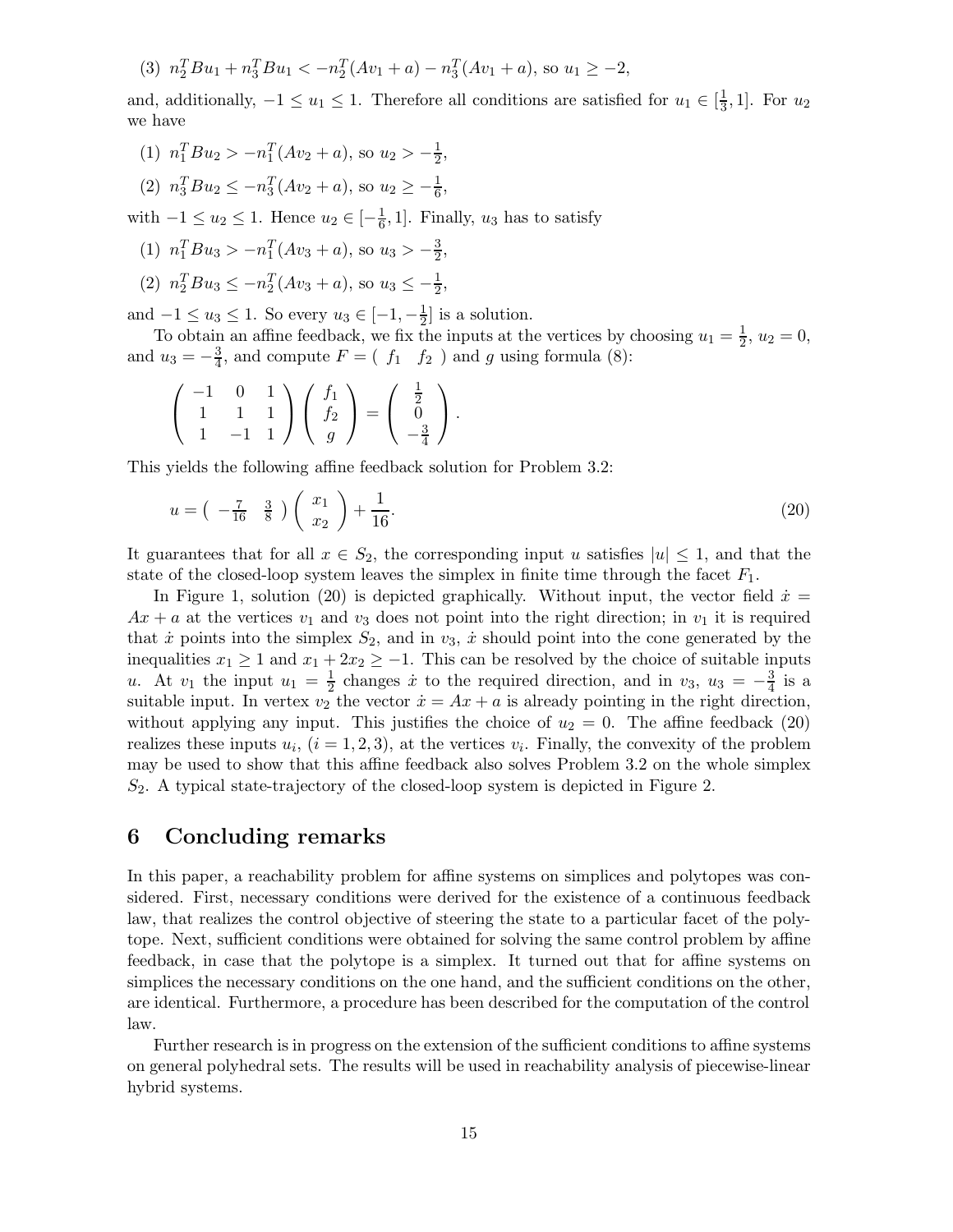## **Appendix A**

In this appendix some technical results on full-dimensional simplices are collected, that are needed throughout the paper. For this purpose we first recall some definitions regarding simplices.

Let  $N \in \mathbb{N}$ . The full-dimensional simplex  $S_N$  in  $\mathbb{R}^N$  is defined as the convex hull of  $N+1$ points  $v_1, \ldots, v_{N+1} \in \mathbb{R}^N$ , called the vertices of  $S_N$ , with the property that there exists no hyperplane of  $\mathbb{R}^N$ , containing  $v_1, \ldots, v_{N+1}$ . For  $i \in \{1, \ldots, N+1\}$ , the normal vector of the hyperplane in  $\mathbb{R}^N$ , generated by the points  $\{v_1,\ldots,v_{N+1}\}\backslash\{v_i\}$  is denoted by  $n_i$ . Without loss of generality it is assumed that  $||n_i|| = 1$ , and that  $n_i$  is pointing out of the simplex  $S_N$ . Let  $\alpha_i \in \mathbb{R}$  be chosen in such a way that the hyperplane generated by  $\{v_1, \ldots, v_{N+1}\}\setminus \{v_i\}$ is described by the equation  $n_i^T x = \alpha_i$ . Then the simplex  $S_N$  is characterized by

$$
S_N = \{x \in \mathbb{R}^N \mid \forall i = 1, \dots, N : n_i^T x \le \alpha_i\}.
$$

Moreover, for the vertices  $v_1, \ldots, v_{N+1}$  we know that

$$
n_i^T v_j = \alpha_i \quad \text{for} \quad i, j \in \{1, \dots, N+1\} \text{ and } i \neq j,
$$
  
\n
$$
n_i^T v_i < \alpha_i \quad \text{for} \quad i \in \{1, \dots, N+1\}.
$$
\n(21)

**Lemma A.1** The vectors  $v_2 - v_1, v_3 - v_1, \ldots, v_{N+1} - v_1$  constitute a basis of  $\mathbb{R}^N$ .

**Proof:** Since we consider N vectors in N-dimensional space, it suffices to prove that these vectors are linearly independent. Assume that  $\sum_{j=2}^{N+1} \lambda_j (v_j - v_1) = 0$ . Then for every  $i \in \{2, ..., N + 1\}$  we have

$$
0 = n_i^T \sum_{j=2}^{N+1} \lambda_j (v_j - v_1) = \sum_{j=2}^{N+1} \lambda_j (n_i^T v_j - n_i^T v_1) = \sum_{j=2}^{N+1} \lambda_j (n_i^T v_j - \alpha_i) = \lambda_i (n_i^T v_i - \alpha_i),
$$

 $\blacksquare$ 

 $\blacksquare$ 

where we used (21) in the last equality. Finally,  $n_i^T v_i - \alpha_i < 0$ , so  $\lambda_i = 0$ .

**Lemma A.2** The vectors  $n_2, \ldots, n_{N+1}$  constitute a basis of  $\mathbb{R}^N$ .

Proof: Again, it suffices to prove that these vectors are linearly independent. Assume that  $\sum_{j=2}^{N+1} \lambda_j n_j = 0$ . Then for every  $i \in \{2, ..., N+1\}$ :

$$
0 = \sum_{j=2}^{N+1} \lambda_j n_j^T (v_i - v_1) = \sum_{j=2}^{N+1} \lambda_j (n_j^T v_i - n_j^T v_1) = \sum_{j=2}^{N+1} \lambda_j (n_j^T v_i - \alpha_j) = \lambda_i (n_i^T v_i - \alpha_i).
$$

Since  $n_i^T v_i - \alpha_i < 0$ , we have  $\lambda_i = 0$  for  $i = 2, ..., N + 1$ .

**Lemma A.3** The vector  $n_1$  is a negative linear combination of the vectors  $n_2, \ldots, n_{N+1}$ , i.e. there exist  $\lambda_2, \ldots, \lambda_{N+1} < 0$  such that

$$
n_1 = \sum_{j=2}^{N+1} \lambda_j n_j.
$$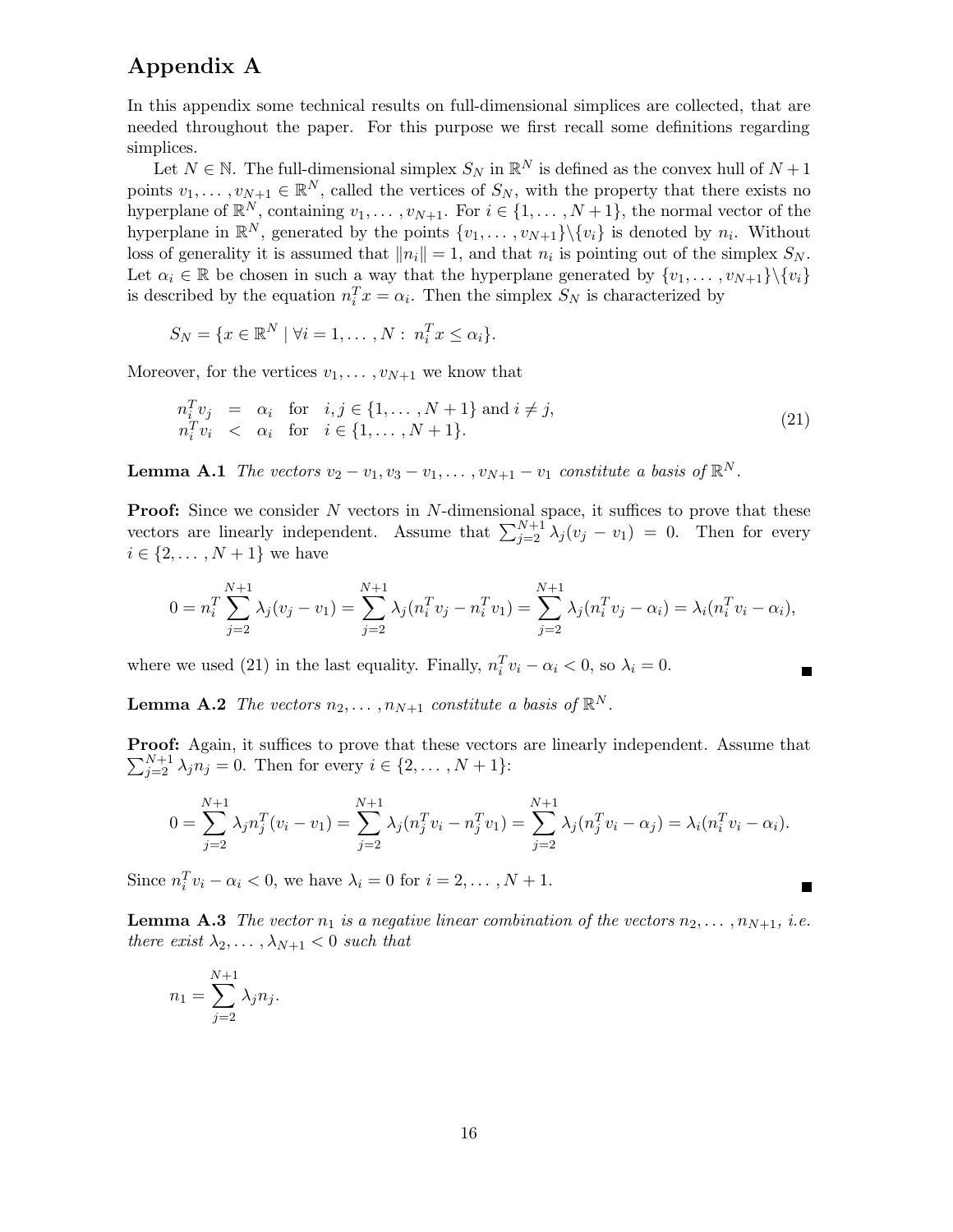**Proof:** According to Lemma A.2, the vectors  $n_2, \ldots, n_{N+1}$  constitute a basis of  $\mathbb{R}^N$ , so there exist  $\lambda_2, \ldots, \lambda_{N+1} \in \mathbb{R}$ , such that

$$
n_1 = \sum_{j=2}^{N+1} \lambda_j n_j.
$$

Let  $i \in \{2, ..., N + 1\}$ . Then

$$
n_1^T(v_i - v_1) = \alpha_1 - n_1^T v_1 > 0,
$$

and therefore

$$
0 < n_1^T(v_i - v_1) = \sum_{j=2}^{N+1} \lambda_j n_j^T(v_i - v_1) = \sum_{j=2}^{N+1} \lambda_j (n_j^T v_i - \alpha_j) = \lambda_i (n_i^T v_i - \alpha_i).
$$

Since  $n_i^T v_i - \alpha_i < 0$ , we must have  $\lambda_i < 0$ .

**Lemma A.4** Let  $w \in \mathbb{R}^N$  be the vector defined by  $w :=$ N  $\sum$  $^{+1}$  $j=2$  $(v_j - v_1)$ . Then for all  $i =$  $2, \ldots, N+1: n_i^T w < 0.$ 

 $\blacksquare$ 

**Proof:** For  $i \in \{2, ..., N+1\}$  we have

$$
n_i^T \sum_{j=2}^{N+1} (v_j - v_1) = \sum_{j=2}^{N+1} (n_i^T v_j - n_i^T v_1) = \sum_{j=2}^{N+1} (n_i^T v_j - \alpha_i) = (n_i^T v_i - \alpha_i) < 0.
$$

### **References**

- [1] E. Asarin, O. Bournez, T. Dang, and O. Maler. Approximate reachability analysis of piecewise-linear hybrid systems. In N. Lynch and B.H. Krogh, editors, Hybrid Systems: Computation and Control, volume 1790 of Lecture Notes in Computer Science, pages 20–31, Berlin, 2000. Springer-Verlag.
- [2] A. Bemporad, G. Ferrari-Trecate, and M. Morari. Observability and controllability of piecewise affine and hybrid systems. In Proceedings of the 38th IEEE Conference on Decision and Control, pages 3966–3971, New York, 1999. IEEE Press.
- [3] A. Bemporad and M. Morari. Control of systems integrating logic, dynamics, and constraints. Automatica, 35:407–427, 1999.
- [4] L. Berardi, E. De Santis, and M.D. Di Benedetto. Control of switching systems under state and input constraints. In Proc. European Control Conference (ECC99), 1999.
- [5] E.B. Castelan and J.C. Hennet. On invariant polyhedra of continuous-time linear systems. IEEE Trans. Automatic Control, 38:1680–1685, 1993.
- [6] E. Hille. Lectures on Ordinary Differential Equations. Addison-Wesley, Reading, Massachusetts, 1969.
- [7] B. Jeannet. Convex polyhedra library. Report, Verimag, Grenoble, 1999.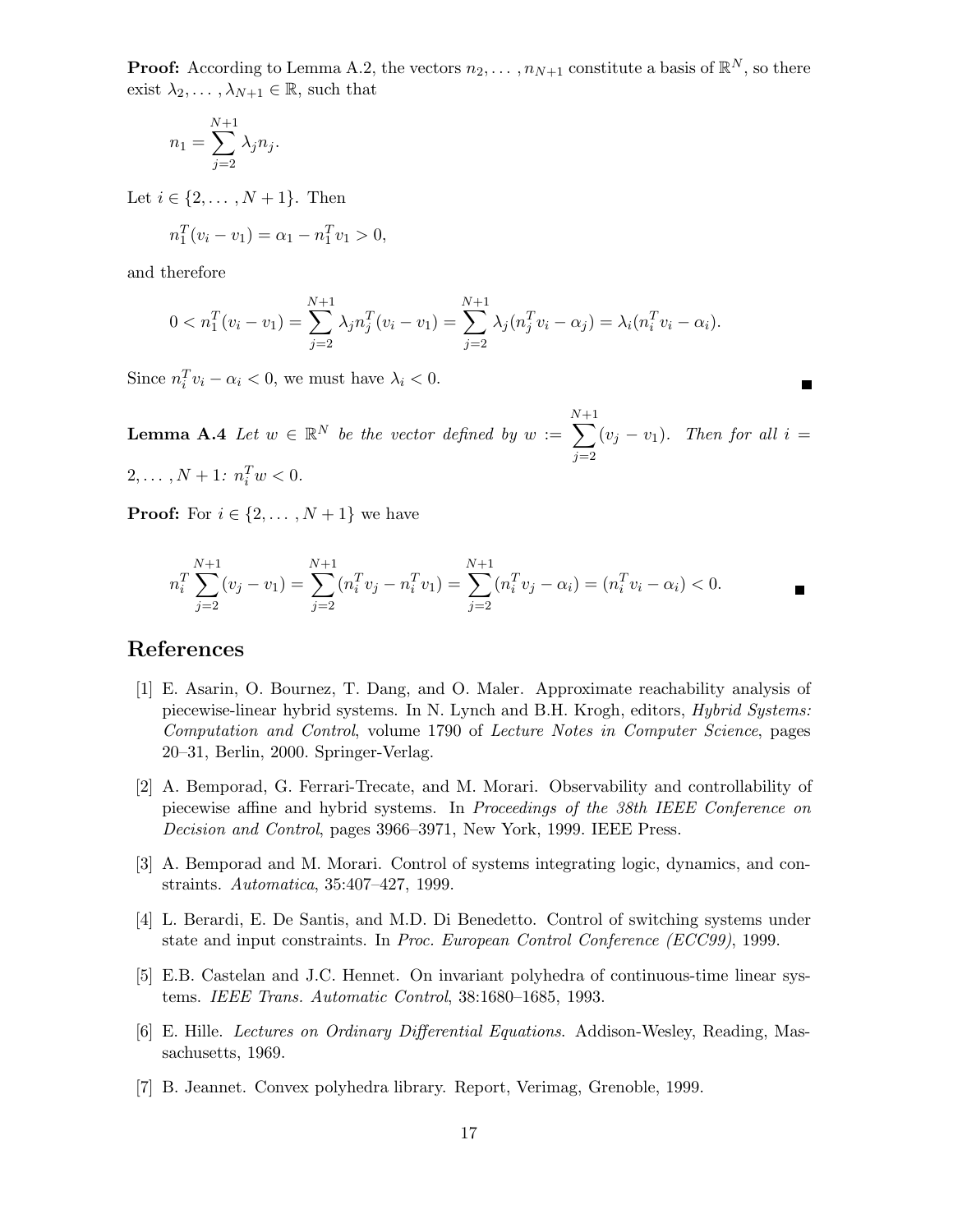- [8] G. Lafferriere, G. Pappas, and S. Sastry. O-minimal hybrid systems. *Math. Control*, Signals, Systems, 13:1–21, 2000.
- [9] G. Lafferriere, G.J. Pappas, and S. Sastry. Subanalytic stratifications and bisimulations. In T.A. Henzinger and S. Sastry, editors, *Hybrid systems: Computation and con*trol, volume 1386 of Lecture Notes in Computer Science, pages 205–220, Berlin, 1998. Springer-Verlag.
- [10] N. Lynch and B.H. Krogh, editors. Hybrid Systems: Computation and Control. Volume 1790 of Lecture Notes in Computer Science. Springer-Verlag, Berlin, 2000.
- [11] R.T. Rockafellar. Convex analysis. Princeton University Press, Princeton, 1970.
- [12] E.D. Sontag. Nonlinear regulation: The piecewise linear approach. IEEE Trans. Automatic Control, 26:346–358, 1981.
- [13] E.D. Sontag. Remarks on piecewise-linear algebra. Pacific J. Math., 98:183–201, 1982.
- [14] E.D. Sontag. Interconnected automata and linear systems: A theoretical framework in discrete-time. In R. Alur, T.A. Henzinger, and E.D. Sontag, editors, *Hybrid Systems* III: Verification and Control, volume 1066 of Lecture Notes in Computer Science, pages 436–448, Berlin, 1996. Springer-Verlag.
- [15] F.W. Vaandrager and J.H. van Schuppen, editors. Hybrid systems: Computation and control (HSCC'99). Volume 1569 of Lecture Notes in Computer Science. Springer-Verlag, Berlin, 1999.
- [16] J.H. van Schuppen. A sufficient condition for controllability of a class of hybrid systems. In T.A. Henzinger and S. Sastry, editors, Hybrid systems: Computation and control, volume 1386 of Lecture Notes in Computer Science, pages 374–383, Berlin, 1998. Springer-Verlag.
- [17] M. Vassilaki and G. Bitsoris. Constrained regulation of linear continuous-time dynamical systems. Systems  $\mathcal C$  Control Lett., 13:247–252, 1989.
- [18] D.K. Wilde. A library for doing polyhedral operations. Publication Interne 785, IRISA, Rennes, 1993.
- [19] G.M. Ziegler. Lectures on polytopes. Volume 152 of Graduate Texts in Mathematics. Springer-Verlag, Berlin, 1995.